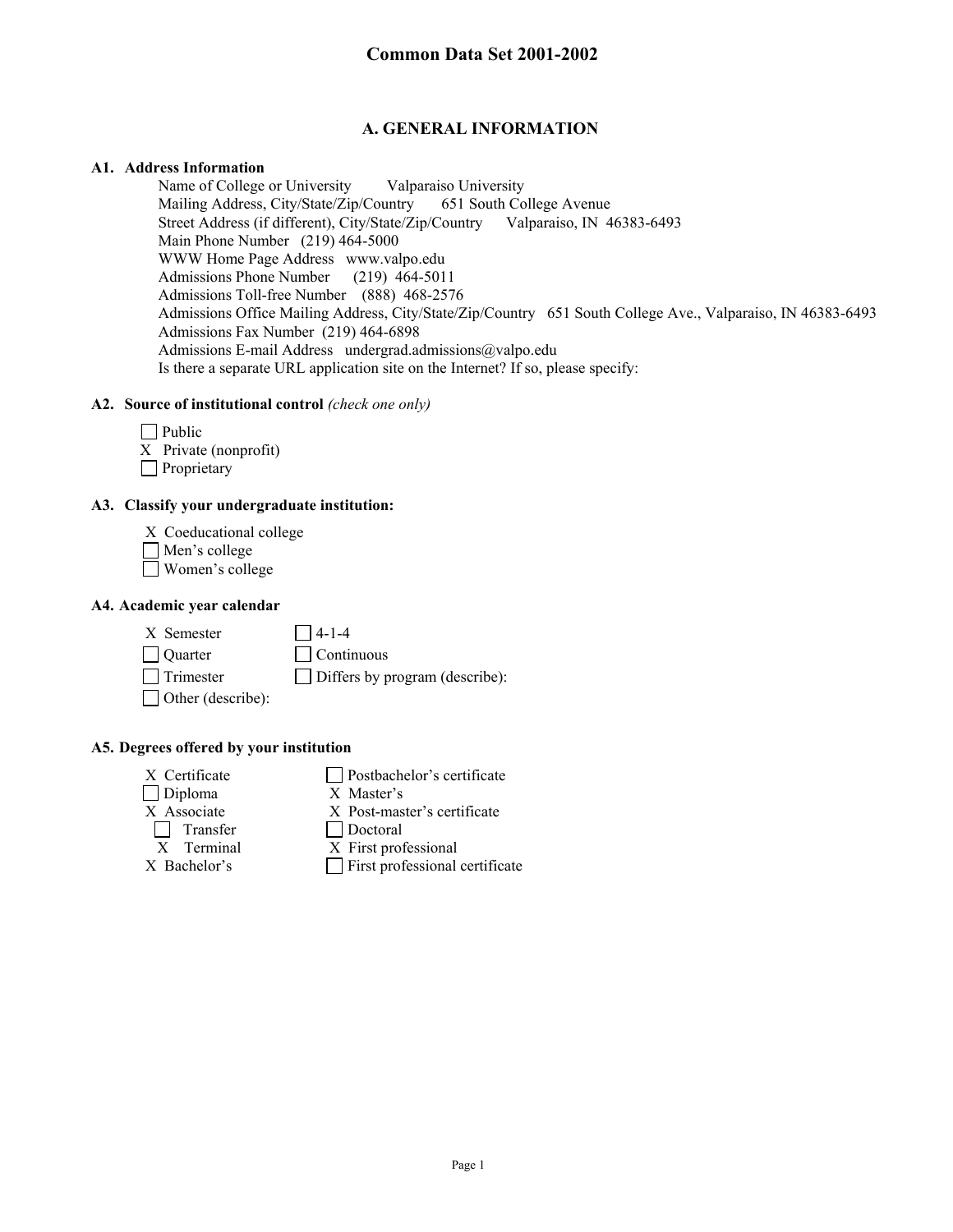## **B. ENROLLMENT AND PERSISTENCE**

**B1. Institutional Enrollment—Men and Women** Provide numbers of students for each of the following categories as of the institution's official fall reporting date or as of October 15, 2001.

|                                                        | <b>FULL-TIME</b> |                | <b>PART-TIME</b> |                |
|--------------------------------------------------------|------------------|----------------|------------------|----------------|
|                                                        | Men              | Women          | Men              | Women          |
| Undergraduates                                         |                  |                |                  |                |
| Degree-seeking, first-time<br>freshmen                 | 322              | 339            | $\mathbf{1}$     | $\mathbf{1}$   |
| Other first-year, degree-<br>seeking                   | 23               | 16             | $\overline{2}$   | 13             |
| All other degree-seeking                               | 941              | 1033           | 45               | 114            |
| Total degree-seeking                                   | 1286             | 1388           | 48               | 128            |
| All other undergraduates<br>enrolled in credit courses | 9                | $\overline{4}$ | $\overline{4}$   | 6              |
| Total undergraduates                                   | 1295             | 1392           | 52               | 134            |
| <b>First-professional</b>                              |                  |                |                  |                |
| First-time, first-professional<br>students             | 84               | 83             | 8                | $\overline{4}$ |
| All other first-professionals                          | 139              | 114            | 23               | 11             |
| Total first-professional                               | 223              | 197            | 31               | 15             |
| <b>Graduate</b>                                        |                  |                |                  |                |
| Degree-seeking, first-time                             | 9                | 14             | 15               | 30             |
| All other degree-seeking                               | $\overline{5}$   | 26             | 16               | 60             |
| All other graduates enrolled<br>in credit courses      | $\mathbf{1}$     | $\mathbf{1}$   | $\overline{4}$   | 13             |
| Total graduate                                         | 15               | 41             | 35               | 103            |

Total all undergraduates: \_\_\_2873\_\_\_\_\_\_

Total all graduate and professional students: \_\_\_\_\_\_660\_\_\_\_\_

GRAND TOTAL ALL STUDENTS: \_\_\_\_3533\_\_\_\_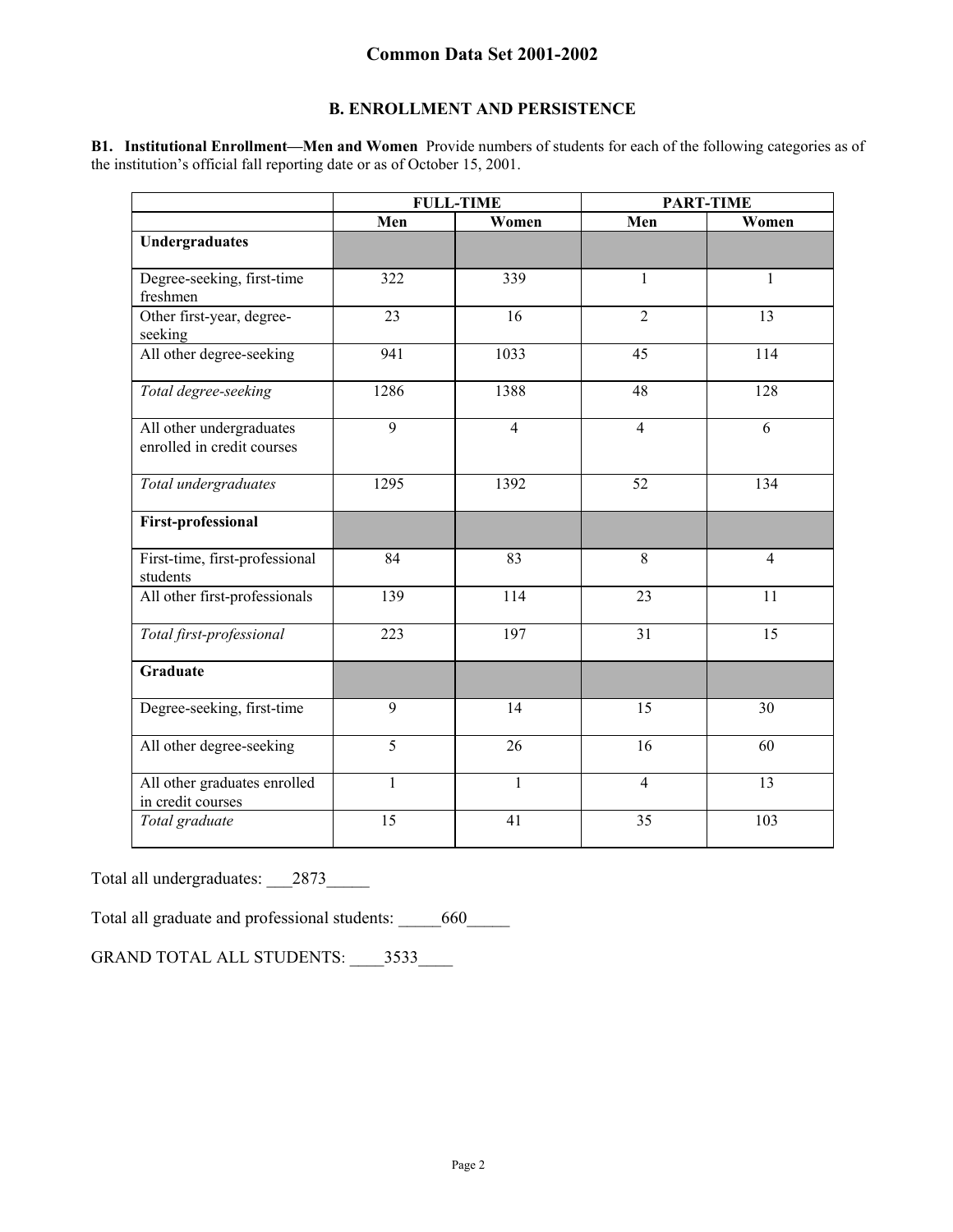**B2. Enrollment by Racial/Ethnic Category.** Provide numbers of undergraduate students for each of the following categories as of the institution's official fall reporting date or as of October 15, 2001. Complete the "Total Undergraduates" column only if you cannot provide data for the first two columns.

|                                   | Degree-seeking<br><b>First-time First year</b> | Degree-seeking<br>Undergraduates<br>(include first-time<br>first-year) | <b>Total</b><br>Undergraduates<br>(both degree- and non-<br>degree-seeking) |
|-----------------------------------|------------------------------------------------|------------------------------------------------------------------------|-----------------------------------------------------------------------------|
| Nonresident aliens                | 9                                              | 101                                                                    | 112                                                                         |
| Black, non-Hispanic               | 17                                             | 79                                                                     | 79                                                                          |
| American Indian or Alaskan Native | 3                                              | 13                                                                     | 13                                                                          |
| Asian or Pacific Islander         | Q                                              | 51                                                                     | 51                                                                          |
| Hispanic                          | 14                                             | 75                                                                     | 75                                                                          |
| White, non-Hispanic               | 600                                            | 2468                                                                   | 2475                                                                        |
| Race/ethnicity unknown            | 11                                             | 62                                                                     | 68                                                                          |
| <b>Total</b>                      | 663                                            | 2849                                                                   | 2873                                                                        |

## **Persistence**

### **B3. Number of degrees awarded by your institution from July 1, 2000, to June 30, 2001.**

| Certificate/diploma             |     |
|---------------------------------|-----|
| Associate degrees               |     |
| Bachelor's degrees              | 635 |
| Postbachelor's certificates     |     |
| Master's degrees                |     |
| Post-master's certificates      |     |
| Doctoral degrees                |     |
| First professional degrees      | 129 |
| First professional certificates |     |
|                                 |     |

### **Graduation Rates**

The items in this section correspond to data elements collected by the IPEDS Web-based Data Collection System's Graduation Rate Survey (GRS). For complete instructions and definitions of data elements, see the IPEDS GRS instructions and glossary on the 2001 Web-based survey.

### **For Bachelor's or Equivalent Programs**

Report for the cohort of full-time first-time bachelor's (or equivalent) degree-seeking undergraduate students who entered in fall 1995. Include in the cohort those who entered your institution during the summer term preceding fall 1995.

- **B4.** Initial 1995 cohort of first-time, full-time bachelor's (or equivalent) degree-seeking undergraduate students; total all students: 673
- **B5.** Of the initial 1995 cohort, how many did not persist and did not graduate for the following reasons: deceased, permanently disabled, armed forces, foreign aid service of the federal government, or official church missions; total allowable exclusions: \_\_\_\_\_\_\_\_\_\_\_\_\_\_\_\_\_\_\_\_\_\_
- **B6.** Final 1995 cohort, after adjusting for allowable exclusions: \_\_\_\_\_\_\_673\_\_\_\_\_\_\_ (Subtract question B5 from question B4)
- **B7.** Of the initial 1995 cohort, how many completed the program in four years or less (by August 31, 1999): \_\_\_\_405\_\_\_\_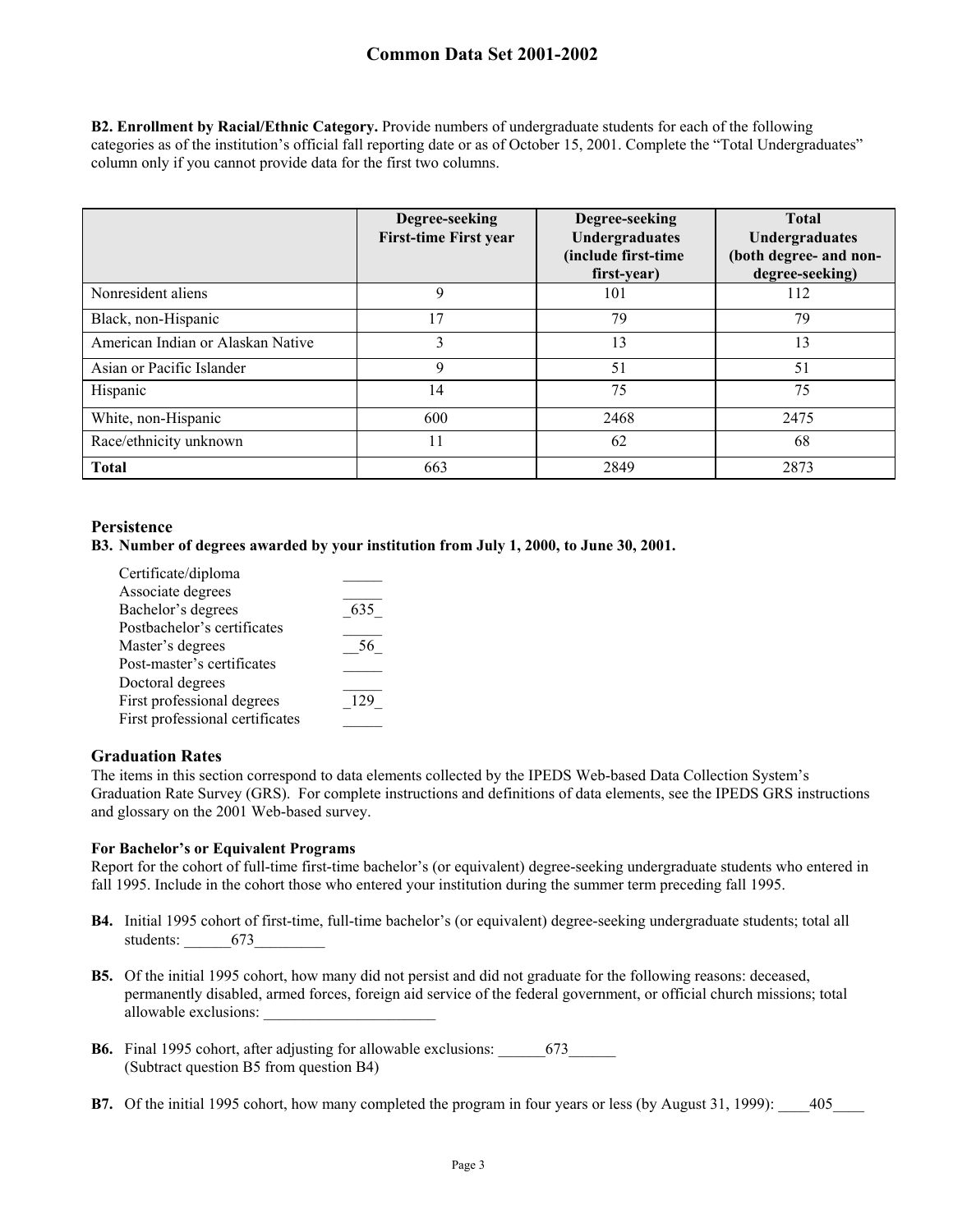- **B8**. Of the initial 1995 cohort, how many completed the program in more than four years but in five years or less (after August 31, 1999 and by August 31, 2000): 81
- **B9.** Of the initial 1995 cohort, how many completed the program in more than five years but in six years or less (after August 31, 2000 and by August 31, 2001): \_\_\_\_\_\_\_7\_\_\_\_\_\_
- **B10**. Total graduating within six years (sum of questions B7, B8, and B9):  $\qquad$  493
- **B11.** Six-year graduation rate for 1995 cohort (question B10 divided by question B6): \_\_\_\_\_73\_\_\_\_\_ %

### **For Two-Year Institutions:**

**B12**. Initial 1998 cohort, total of first-time, full-time degree/certificate-seeking students:

**B13.** Of the initial 1998 cohort, how many did not persist and did not graduate for the following reasons: deceased, permanently disabled, armed forces, foreign aid service of the federal government, or official church missions; total allowable exclusions:

| <b>B14.</b> Final 1998 cohort, after adjusting for allowable exclusions |  |
|-------------------------------------------------------------------------|--|
| (Subtract question B13 from question B12)                               |  |

- **B15.** Completers of programs of less than two years duration (total):
- **B16.** Completers of programs of less than two years within 150 percent of normal time:
- **B17.** Completers of programs of at least two but less than four years (total):
- **B18.** Completers of programs of at least two but less than four-years within 150 percent of normal time:

**B19.** Total transfers-out (within three years) to other institutions:

|  |  |  | <b>B20.</b> Total transfers to two-year institutions: |  |
|--|--|--|-------------------------------------------------------|--|
|--|--|--|-------------------------------------------------------|--|

|  |  |  |  |  | <b>B21.</b> Total transfers to four-year institutions: |  |
|--|--|--|--|--|--------------------------------------------------------|--|
|--|--|--|--|--|--------------------------------------------------------|--|

### **Retention Rates**

Report for the cohort of all full-time, first-time bachelor's (or equivalent) degree-seeking undergraduate students who entered in fall 2000 (or the preceding summer term). The initial cohort may be adjusted for students who departed for the following reasons: deceased, permanently disabled, armed forces, foreign aid service of the federal government or official church missions. No other adjustments to the initial cohort should be made.

**B22.** For the cohort of all full-time bachelor's (or equivalent) degree-seeking undergraduate students who entered your institution as freshmen in fall 2000 (or the preceding summer term), what percentage was enrolled at your institution as of the date your institution calculates its official enrollment in fall 2001? 86 %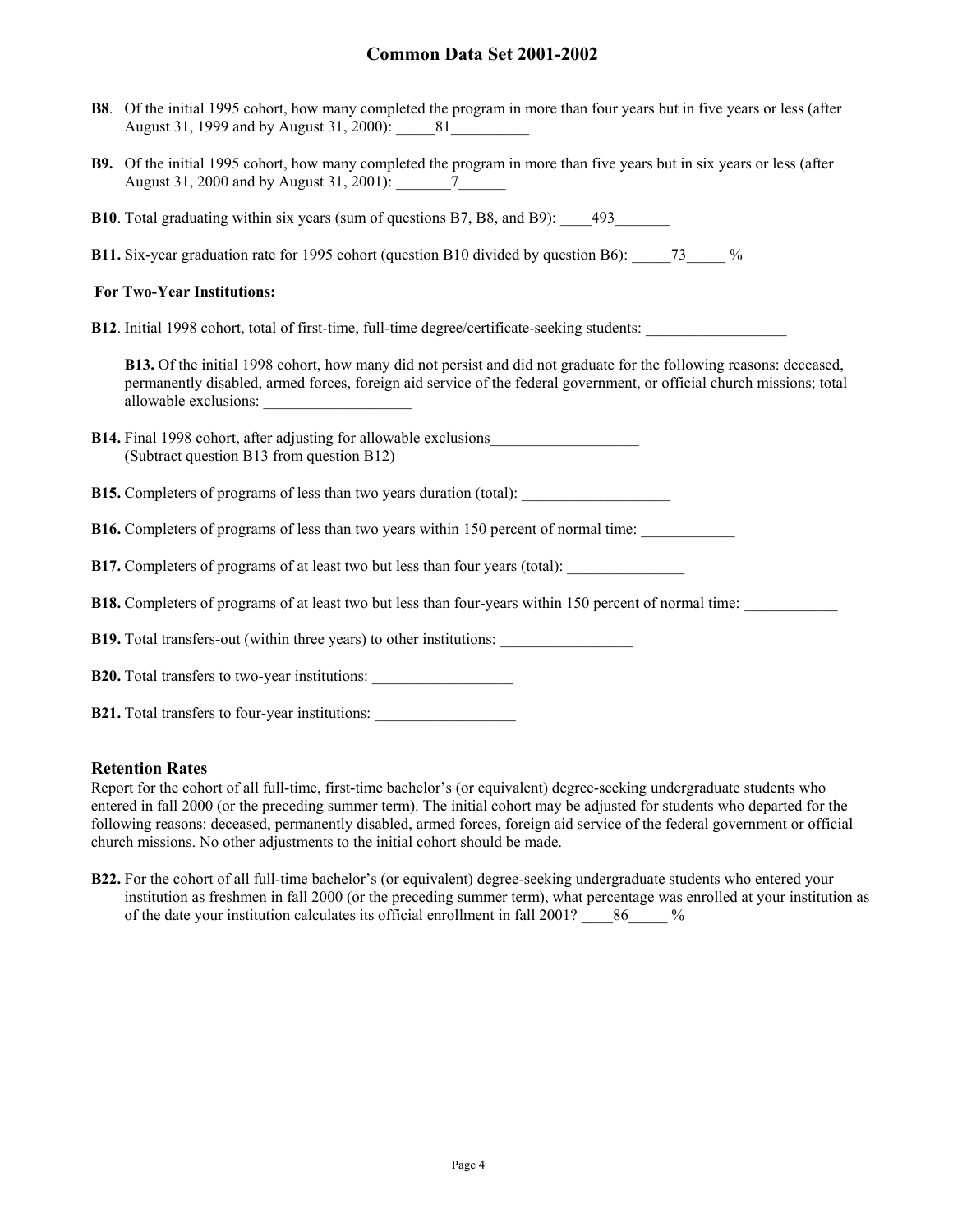## **C. FIRST-TIME, FIRST-YEAR (FRESHMAN) ADMISSION**

### **Applications**

**C1. First-time, first-year (freshman) students:** Provide the number of degree-seeking, first-time, first-year students who applied, were admitted, and enrolled (full- or part-time) in fall 2001. Include early decision, early action, and students who began studies during summer in this cohort. Applicants should include only those students who fulfilled the requirements for consideration for admission (i.e., who completed actionable applications) and who have been notified of one of the following actions: admission, nonadmission, placement on waiting list, or application withdrawn (by applicant or institution). Admitted applicants should include wait-listed students who were subsequently offered admission.

| Total first-time, first-year (freshman) men who applied               | 1583 |
|-----------------------------------------------------------------------|------|
| Total first-time, first-year (freshman) women who applied             | 1590 |
| Total first-time, first-year (freshman) men who were admitted         | 1205 |
| Total first-time, first-year (freshman) women who were admitted       | 1332 |
| Total full-time, first-time, first-year (freshman) men who enrolled   | 322  |
| Total part-time, first-time, first-year (freshman) men who enrolled   |      |
| Total full-time, first-time, first-year (freshman) women who enrolled | 339  |
| Total part-time, first-time, first-year (freshman) women who enrolled |      |

**C2. Freshman wait-listed students (students who met admission requirements but whose final admission was contingent on space availability)**

| Do you have a policy of placing students on a waiting list? $\Box$ Yes X No |  |
|-----------------------------------------------------------------------------|--|
| If yes, please answer the questions below for fall 2001 admissions:         |  |

| Number of qualified applicants placed on waiting list |  |
|-------------------------------------------------------|--|
| Number accepting a place on the waiting list          |  |
| Number of wait-listed students admitted               |  |

## **Admission Requirements**

### **C3. High school completion requirement**

Check the appropriate box to identify your high school completion requirement for degree-seeking entering students:

- X High school diploma is required and GED is accepted
- $\Box$  High school diploma is required and GED is not accepted
- $\Box$  High school diploma or equivalent is not required

### **C4. Does your institution require or recommend a general college-preparatory program for degree-seeking students?**

|  | еашт |
|--|------|
|--|------|

- X Recommend
- Neither require nor recommend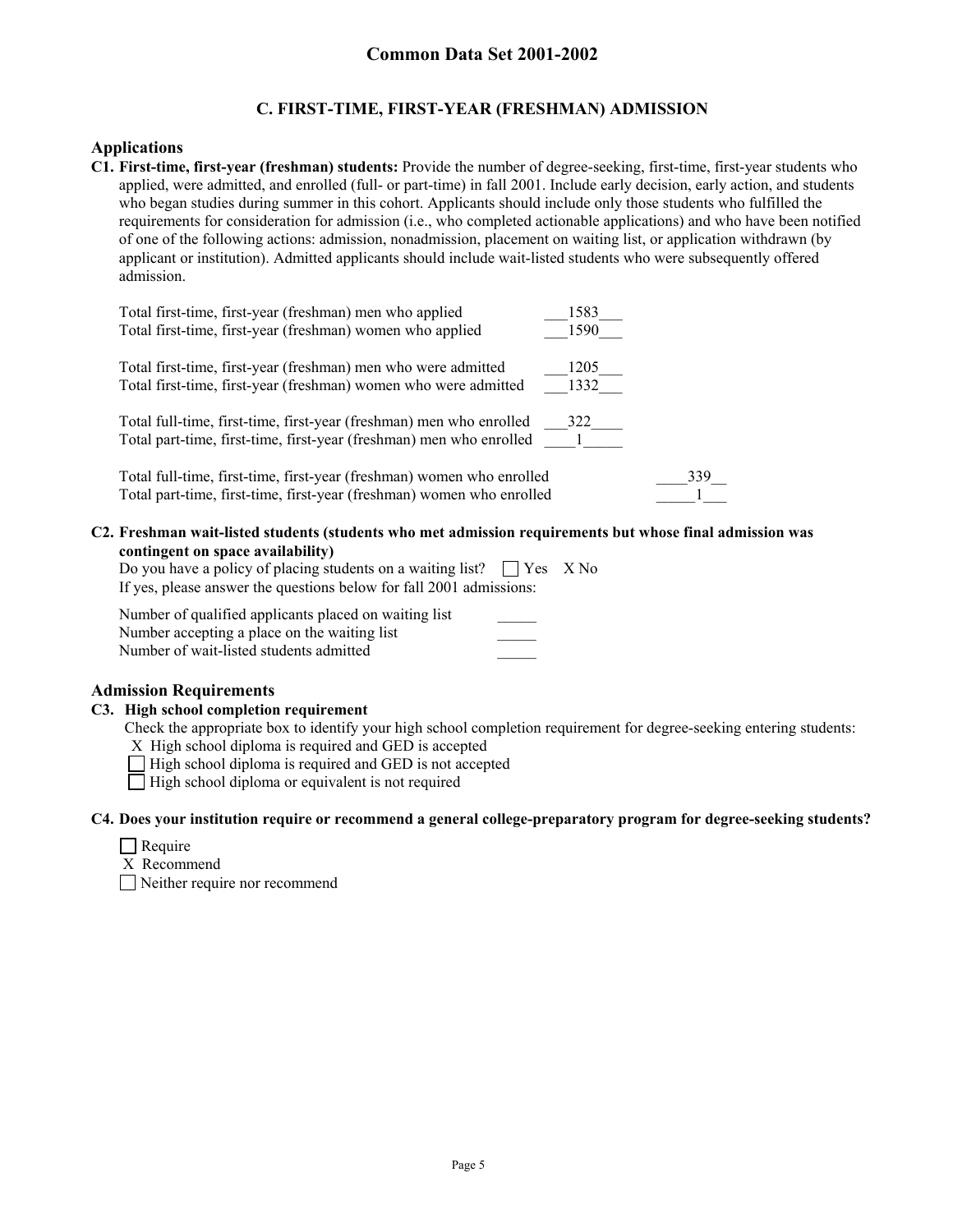**C5. Distribution of high school units required and/or recommended.** Specify the distribution of academic high school course units required and/or recommended of all or most degree-seeking students using Carnegie units (one unit equals one year of study or its equivalent). If you use a different system for calculating units, please convert.

|                                  | <b>Units Required</b> | <b>Units Recommended</b> |
|----------------------------------|-----------------------|--------------------------|
| Total academic units             |                       |                          |
| English                          |                       |                          |
| Mathematics                      |                       |                          |
| Science                          |                       |                          |
| Of these, units that must be lab | $\overline{2}$        |                          |
| Foreign language                 |                       |                          |
| Social studies                   | 3                     |                          |
| History                          |                       |                          |
| Academic electives               | ζ                     |                          |
| Other (specify)                  |                       |                          |

### **Basis for Selection**

**C6.** Do you have an open admission policy, under which virtually all secondary school graduates or students with GED equivalency diplomas are admitted without regard to academic record, test scores, or other qualifications? If so, check which applies:

Open admission policy as described above for all students \_\_\_

Open admission policy as described above for most students, but

selective admission for out-of-state students

selective admission to some programs \_\_\_

- other (explain)
- **C7. Relative importance of each of the following academic and nonacademic factors in your first-time, first-year, degree-seeking (freshman) admission decisions.**

|                                  | <b>Very Important</b> | Important | Considered | <b>Not Considered</b> |
|----------------------------------|-----------------------|-----------|------------|-----------------------|
| <b>Academic</b>                  |                       |           |            |                       |
| Secondary school record          | X                     |           |            |                       |
| Class rank                       |                       | X         |            |                       |
| Recommendation(s)                |                       |           | Х          |                       |
| Standardized test scores         |                       | X         |            |                       |
| Essay                            |                       |           | X          |                       |
| Nonacademic                      |                       |           |            |                       |
| Interview                        |                       |           | X          |                       |
| Extracurricular activities       |                       | X         |            |                       |
| Talent/ability                   |                       | Χ         |            |                       |
| Character/personal qualities     |                       |           | X          |                       |
| Alumni/ae relation               |                       |           | X          |                       |
| Geographical residence           |                       |           |            | X                     |
| State residency                  |                       |           |            | Χ                     |
| Religious affiliation/commitment |                       |           | X          |                       |
| Minority status                  |                       |           | X          |                       |
| Volunteer work                   |                       |           | Χ          |                       |
| Work experience                  |                       |           |            | X                     |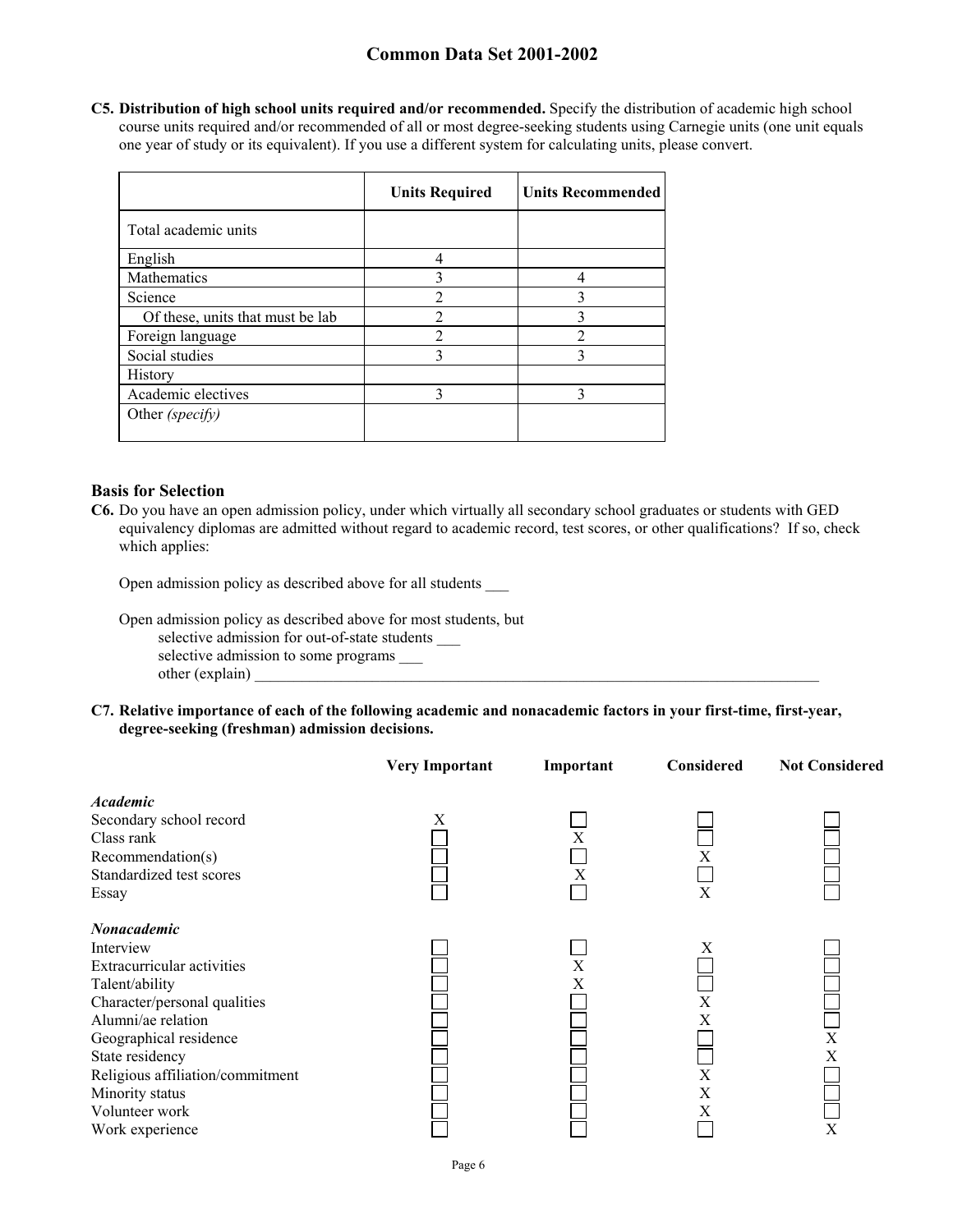## **SAT and ACT Policies**

#### **C8. Entrance exams**

A. Does your institution make use of SAT I, SAT II, or ACT scores in admission decisions for first-time, first-year, degreeseeking applicants? X Yes  $\Box$  No

If yes, place check marks in the appropriate boxes below to reflect your institution's policies for use in admission.



**In addition**, does your institution use applicants' test scores for placement or counseling? Placement  $\Box$  Yes X No Counseling  $\Box$  Yes X No

B. Does your institution use the SAT I or II or the ACT for **placement only**? If so, please mark the appropriate boxes below:

|               |         | <b>PLACEMENT</b> |                    |  |
|---------------|---------|------------------|--------------------|--|
|               | Require | Recommend        | <b>Require for</b> |  |
|               |         |                  | some               |  |
| SAT I         |         |                  |                    |  |
| <b>SAT II</b> |         |                  |                    |  |
| <b>ACT</b>    |         |                  |                    |  |
| SAT I or ACT  |         |                  |                    |  |

C. Latest date by which SAT I or ACT scores must be received for fall-term admission 8/15

Latest date by which SAT II scores must be received for fall-term admission

D. If necessary, use this space to clarify your test policies (e.g., if tests are recommended for some students, or if tests are not required of some students):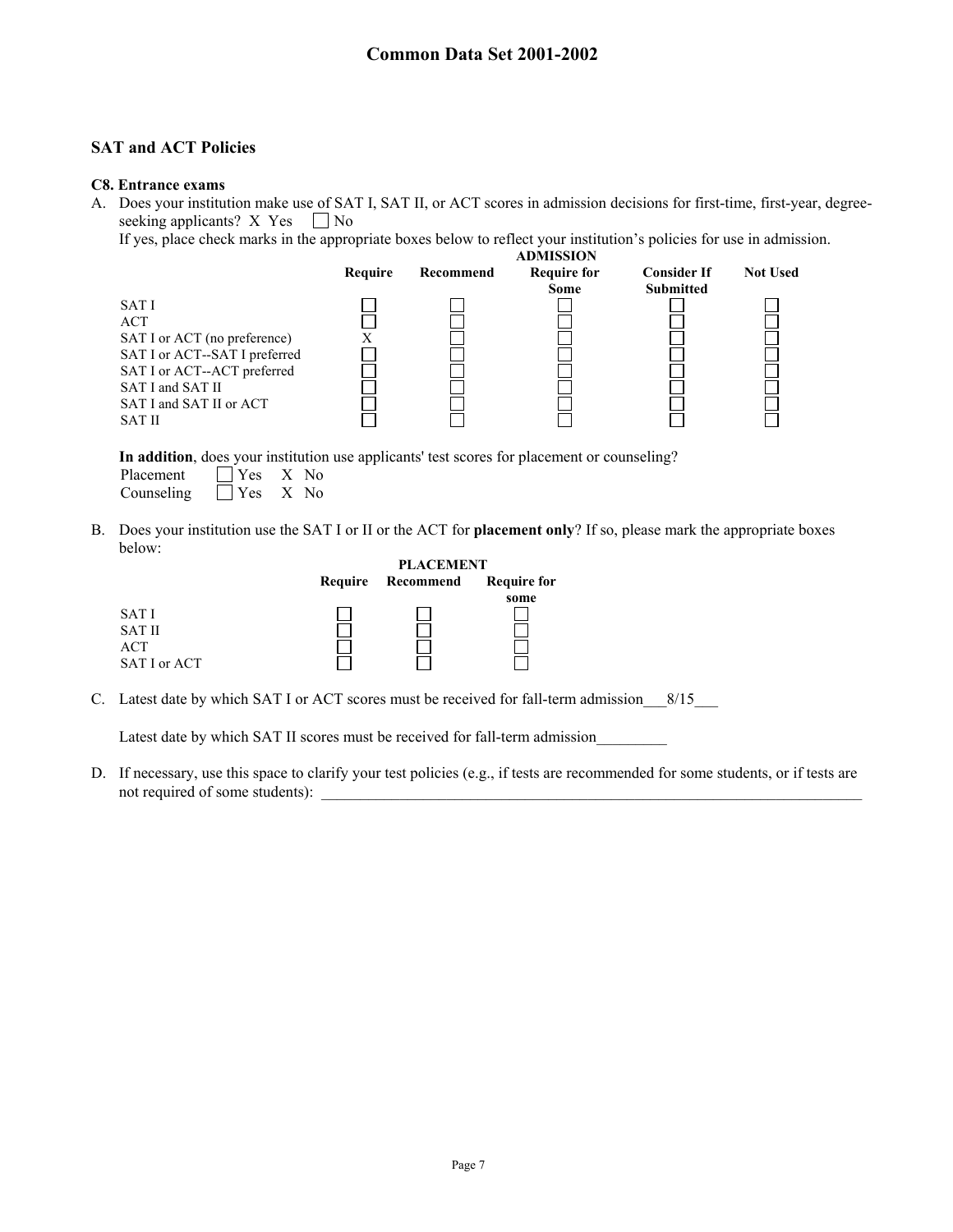## **Freshman Profile**

Provide percentages for **ALL enrolled, degree-seeking, full-time and part-time, first-time, first-year (freshman) students** enrolled in fall 2001, including students who began studies during summer, international students/nonresident aliens, and students admitted under special arrangements.

**C9. Percent and number of first-time, first-year (freshman) students enrolled in fall 2001 who submitted national standardized (SAT/ACT) test scores.** Include information for **ALL enrolled, degree-seeking, first-time, first-year (freshman) students who submitted test scores**. Do not include partial test scores (e.g., mathematics scores but not verbal for a category of students) or combine other standardized test results (such as TOEFL) in this item. SAT scores should be recentered scores. The 25th percentile is the score that 25 percent scored at or below; the 75th percentile score is the one that 25 percent scored at or above.

| Percent submitting SAT scores | 63 | Number submitting SAT scores | 418 |
|-------------------------------|----|------------------------------|-----|
| Percent submitting ACT scores |    | Number submitting ACT scores | 479 |

|                      | 25th Percentile | <b>75th Percentile</b> |
|----------------------|-----------------|------------------------|
| <b>SAT I Verbal</b>  | 530             | 650                    |
| <b>SAT I Math</b>    | 530             | 650                    |
| <b>ACT</b> Composite | 24              | 29                     |
| <b>ACT</b> English   |                 |                        |
| <b>ACT</b> Math      |                 |                        |

Percent of first-time, first-year (freshman) students with scores in each range:

|         | <b>SAT I Verbal</b> | <b>SAT I Math</b> |
|---------|---------------------|-------------------|
| 700-800 | 10                  | 13                |
| 600-699 | 36                  | 31                |
| 500-599 | 41                  | 45                |
| 400-499 | 13                  | 11                |
| 300-399 |                     |                   |
| 200-299 |                     |                   |

|           | <b>ACT</b> | <b>ACT English</b> | <b>ACT Math</b> |
|-----------|------------|--------------------|-----------------|
|           | Composite  |                    |                 |
| $30 - 36$ | 24         |                    |                 |
| 24-29     | 54         |                    |                 |
| 18-23     | 22         |                    |                 |
| $12 - 17$ |            |                    |                 |
| $6 - 11$  |            |                    |                 |
| Below 6   |            |                    |                 |

**C10. Percent of all degree-seeking, first-time, first-year (freshman) students who had high school class rank within each of the following ranges (report information for those students from whom you collected high school rank information).**

| Percent in top tenth of high school graduating class      | 40 |
|-----------------------------------------------------------|----|
| Percent in top quarter of high school graduating class    |    |
| Percent in top half of high school graduating class       | 92 |
| Percent in bottom half of high school graduating class    |    |
| Percent in bottom quarter of high school graduating class |    |

Percent of total first-time, first-year (freshman) students who submitted high school class rank: \_\_\_90\_\_\_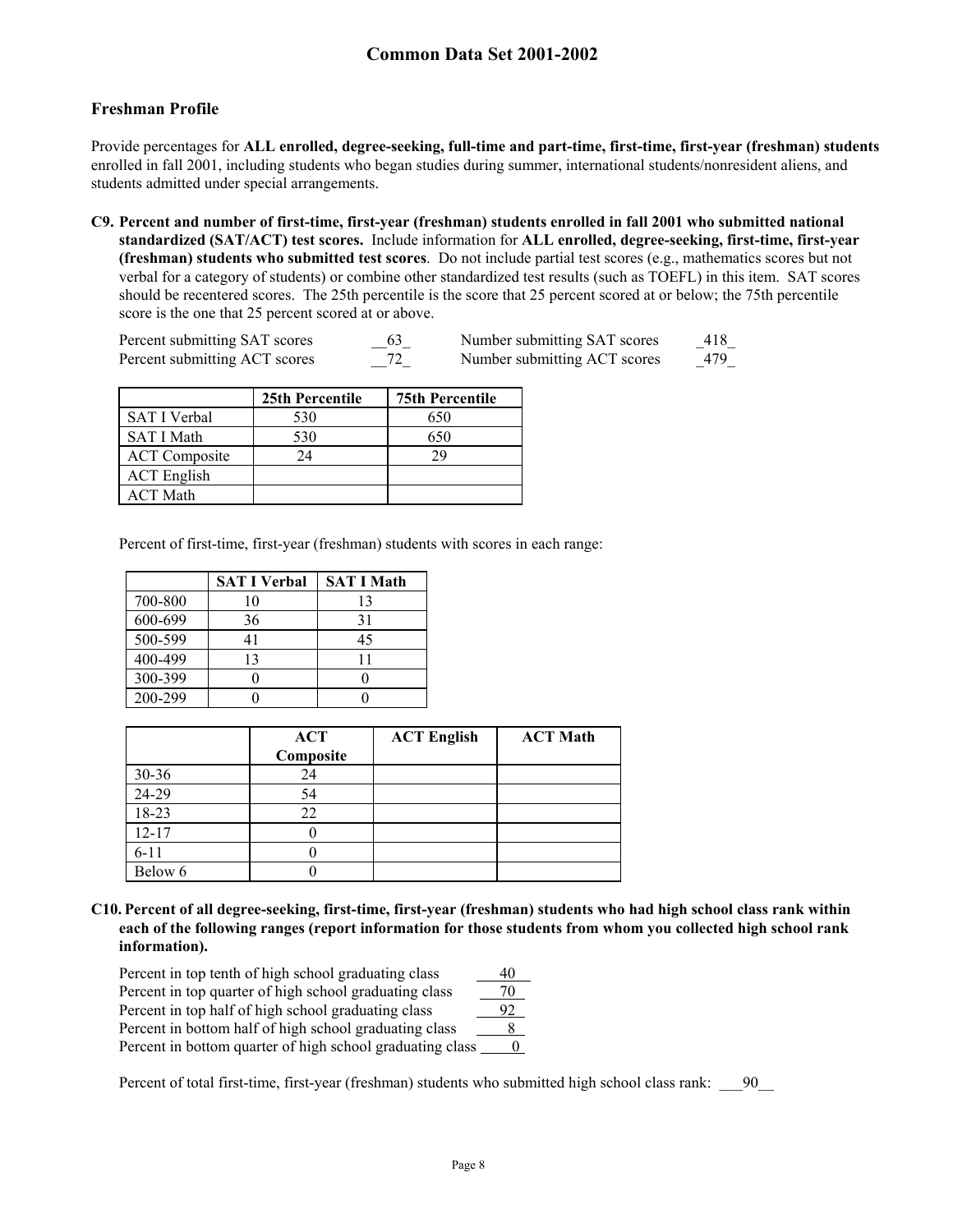**C11. Percentage of all enrolled, degree-seeking, first-time, first-year (freshman) students who had high school gradepoint averages within each of the following ranges (using 4.0 scale). Report information only for those students from whom you collected high school GPA.**

| Percent who had GPA of 3.0 and higher    |  |
|------------------------------------------|--|
| Percent who had GPA between 2.0 and 2.99 |  |
| Percent who had GPA between 1.0 and 1.99 |  |
| Percent who had GPA below 1.0            |  |

#### **C12. Average high school GPA of all degree-seeking, first-time, first-year (freshman) students who submitted GPA:**

Percent of total first-time, first-year (freshman) students who submitted high school GPA:  $\frac{1}{2}$ %

#### **Admission Policies**

#### **C13. Application fee**

| Does your institution have an application fee?<br>Amount of application fee: __ \$30                                        | X Yes | No  |  |
|-----------------------------------------------------------------------------------------------------------------------------|-------|-----|--|
| Can it be waived for applicants with financial need?                                                                        | X Yes | No. |  |
| C14. Application closing date                                                                                               |       |     |  |
| Does your institution have an application closing date?<br>Application closing date (fall): $8/15$<br>Priority date: $1/15$ | X Yes | No  |  |

#### **C15.** Are first-time, first-year students accepted for terms other than the fall?  $X$  Yes  $\Box$  No

#### **C16. Notification to applicants of admission decision sent** *(fill in one only)*

| On a rolling basis beginning (date): | 12/01 |
|--------------------------------------|-------|
| By $(data)$ :                        |       |
| Other:                               |       |

#### **C17. Reply policy for admitted applicants** *(fill in one only)*

Must reply by (date): \_\_\_\_\_\_\_\_\_\_ No set date: Must reply by May 1 or within  $\frac{4}{4}$  weeks if notified thereafter Other:

#### **C18. Deferred admission:** Does your institution allow students to postpone enrollment after admission?  $X$  Yes  $\Box$  No

If yes, maximum period of postponement: \_\_\_1 year\_\_\_\_

- **C19. Early admission of high school students:** Does your institution allow high school students to enroll as full-time, firsttime, first-year (freshman) students one year or more before high school graduation? X Yes  $\Box$  No
- **C20. Common application:** Will you accept the Common Application distributed by the National Association of Secondary

| School Principals if submitted?                           | $X Yes \square No$ |  |
|-----------------------------------------------------------|--------------------|--|
| If "yes," are supplemental forms required?                | $\Box$ Yes $X$ No  |  |
| Is your college a member of the Common Application Group? | $X$ Yes $\neg$ No  |  |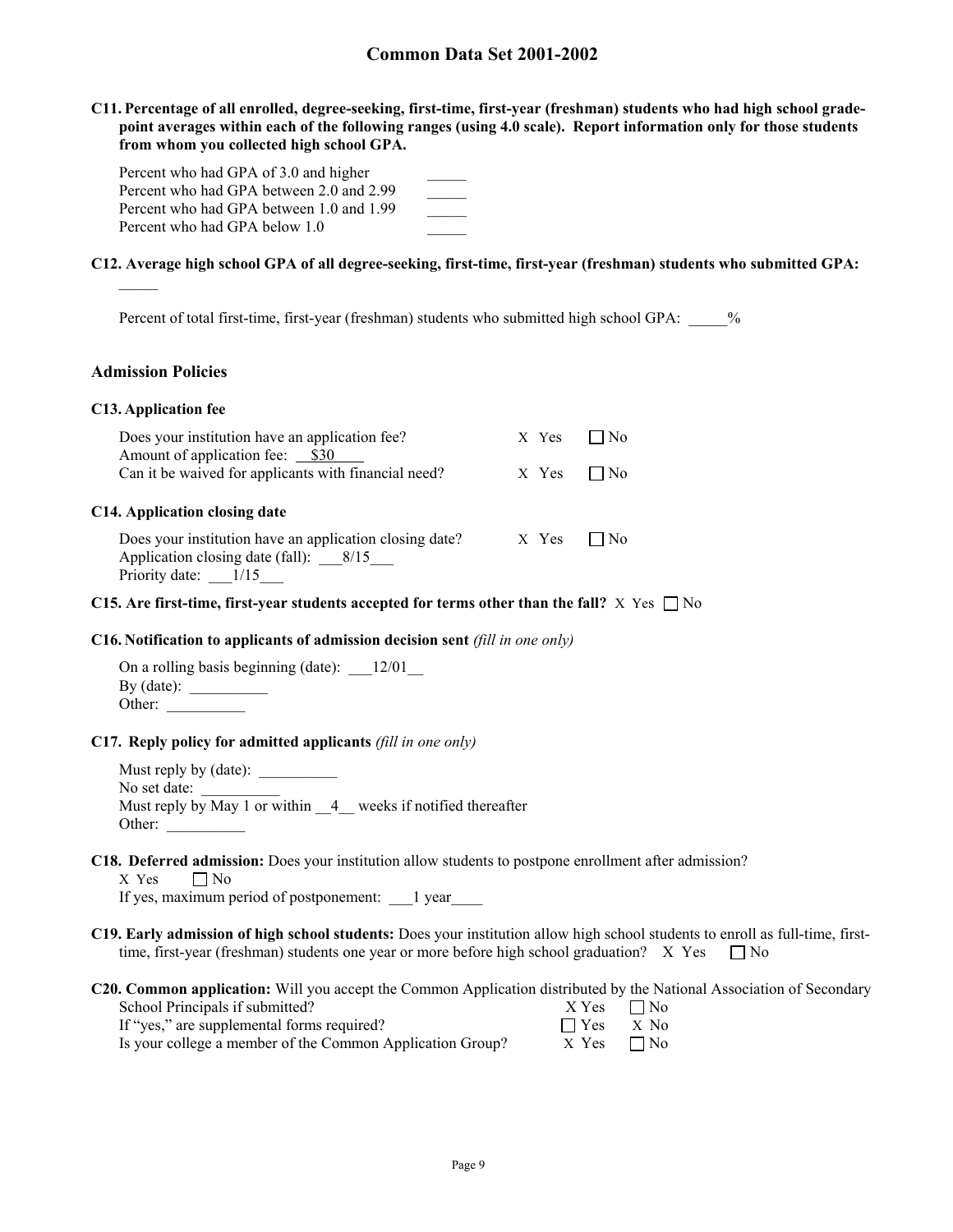#### **Early Decision and Early Action Plans**

| C21. Early decision: Does your institution offer an early decision plan (an admission plan that permits students to apply and |  |
|-------------------------------------------------------------------------------------------------------------------------------|--|
| be notified of an admission decision well in advance of the regular notification date and that asks students to commit to     |  |
| attending if accepted) for first-time, first-year (freshman) applicants for fall enrollment? $\Box$ Yes $\Box$ X No           |  |

| If "yes," please complete the following:                                                                                      |  |
|-------------------------------------------------------------------------------------------------------------------------------|--|
| First or only early decision plan closing date<br>First or only early decision plan notification date                         |  |
| Other early decision plan closing date<br>Other early decision plan notification date                                         |  |
| For the Fall 2001 entering class:                                                                                             |  |
| Number of early decision applications received by your institution<br>Number of applicants admitted under early decision plan |  |
| Please provide significant details about your early decision plan:                                                            |  |
|                                                                                                                               |  |

**C22. Early action:** Do you have a nonbinding early action plan whereby students are notified of an admission decision well in advance of the regular notification date but do not have to commit to attending your college?

 $X$  Yes  $\Box$  No

If "yes," please complete the following:

| Early action closing date      | 11/01 |
|--------------------------------|-------|
| Early action notification date | 12/01 |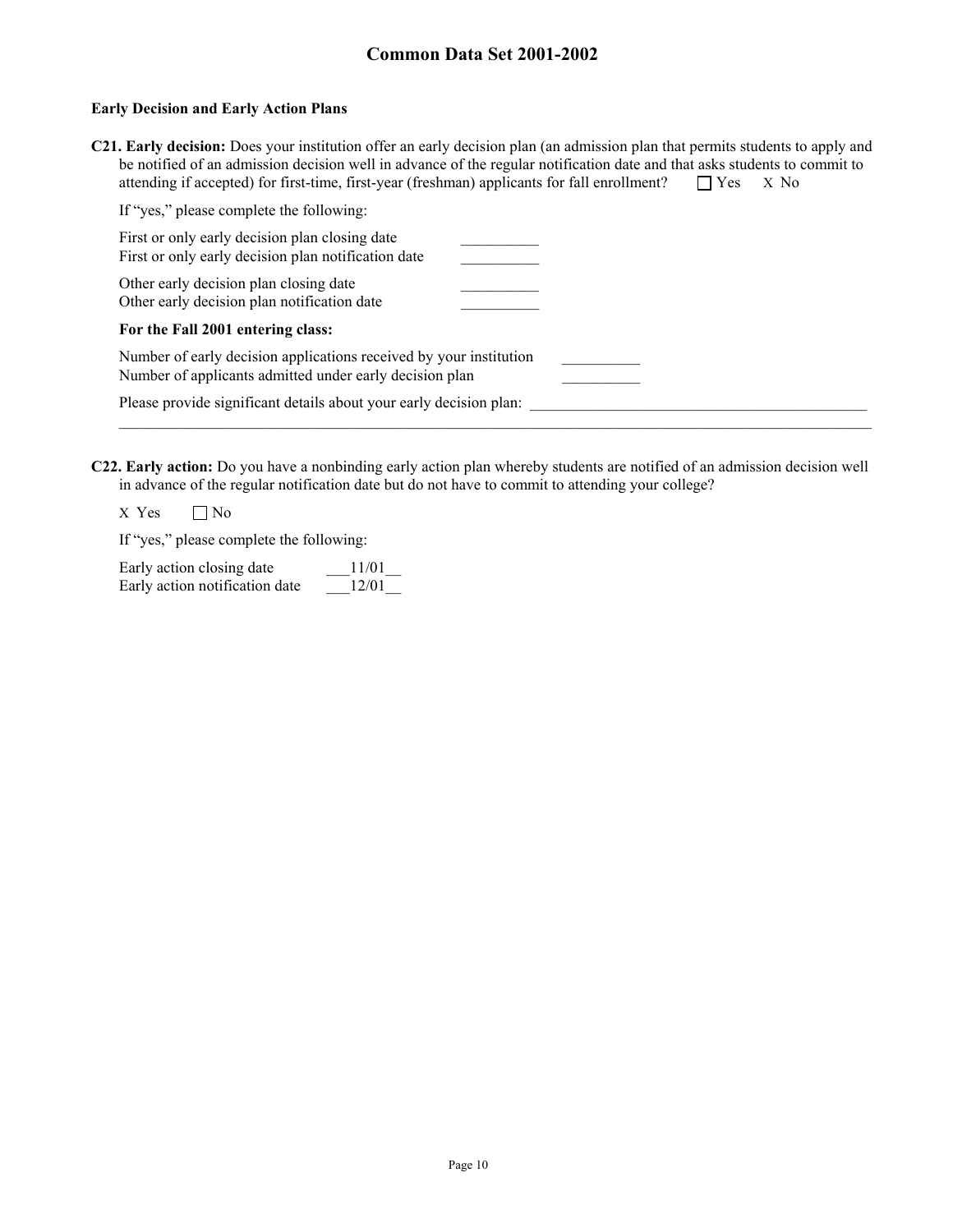## **D. TRANSFER ADMISSION**

## **Fall Applicants**

**D1.** Does your institution enroll transfer students?  $X$  Yes  $\Box$  No (If no, please skip to Section E) If yes, may transfer students earn advanced standing credit by transferring credits earned from course work completed at other colleges/universities? X Yes  $\Box$  No

**D2.** Provide the number of students who applied, were admitted, and enrolled as degree-seeking transfer students in fall 2001.

|       | <b>Applicants</b> | <b>Admitted Applicants</b> | <b>Enrolled Applicants</b> |
|-------|-------------------|----------------------------|----------------------------|
| Men   |                   |                            |                            |
| Women | 54                |                            | hh                         |
| `otal | ר גר              | '68                        |                            |

## **Application for Admission**

- **D3.** Indicate terms for which transfers may enroll: X Fall Winter X Spring X Summer
- **D4.** Must a transfer applicant have a minimum number of credits completed or else must apply as an entering freshman? **T** Yes X No

If yes, what is the minimum number of credits and the unit of measure?

**D5.** Indicate all items required of transfer students to apply for admission:

|                             | Required<br>of All | Recommended<br>of All | Recommended<br>of Some | <b>Required of</b><br><b>Some</b> | Not required |
|-----------------------------|--------------------|-----------------------|------------------------|-----------------------------------|--------------|
| High school transcript      |                    |                       |                        |                                   |              |
| College transcript(s)       | X                  |                       |                        |                                   |              |
| Essay or personal statement | Х                  |                       |                        |                                   |              |
| Interview                   |                    |                       |                        |                                   |              |
| Standardized test scores    |                    |                       |                        |                                   |              |
| Statement of good standing  | X                  |                       |                        |                                   |              |
| from prior institution(s)   |                    |                       |                        |                                   |              |

- **D6.** If a minimum high school grade point average is required of transfer applicants, specify (on a 4.0 scale):
- **D7**. If a minimum college grade point average is required of transfer applicants, specify (on a 4.0 scale): \_\_\_\_\_2.0\_\_\_\_
- **D8**. List any other application requirements specific to transfer applicants: \_\_\_Certain programs may require higher GPA for transfer admission .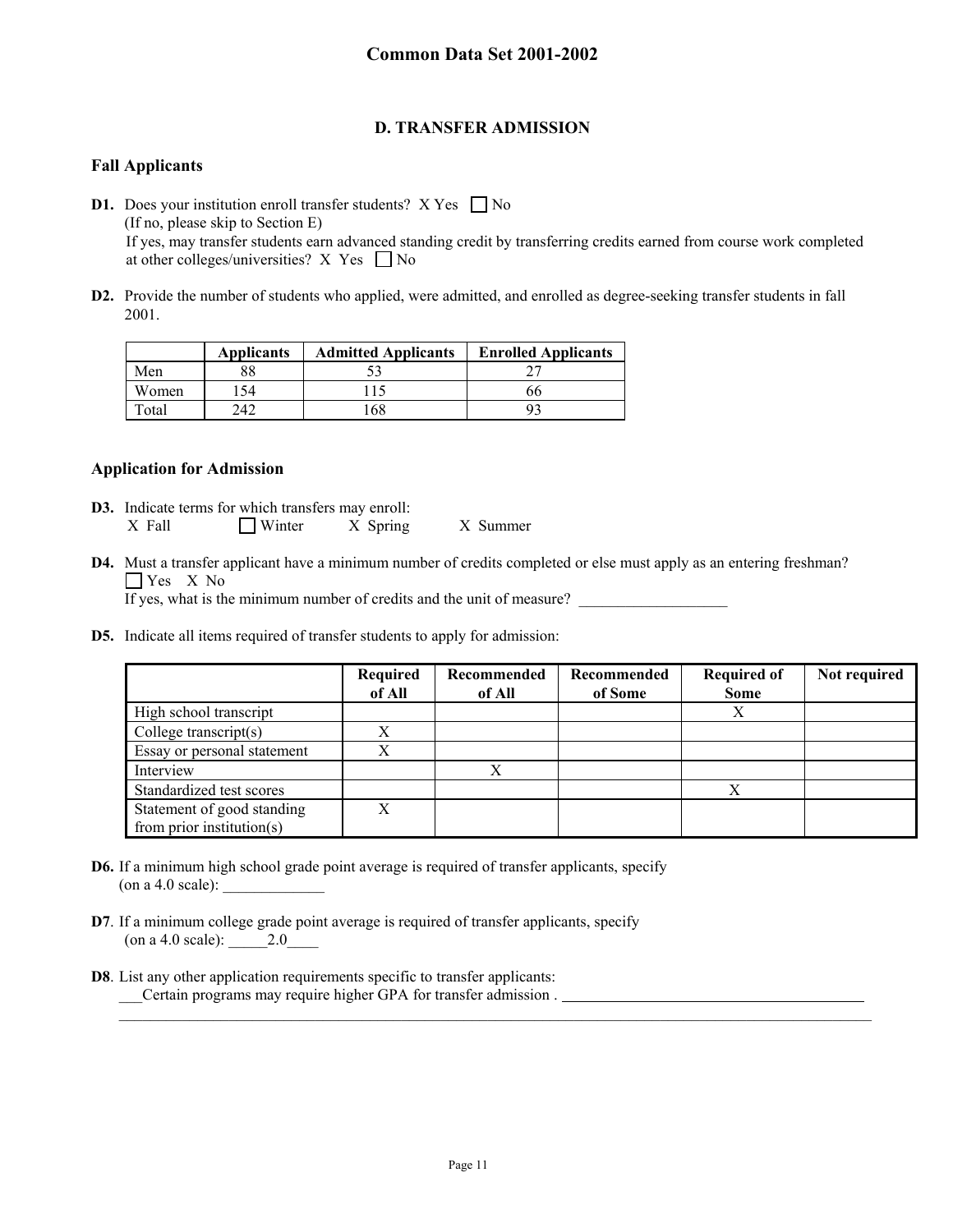**D9.** List application priority, closing, notification, and candidate reply dates for transfer students. If applications are reviewed on a continuous or rolling basis, place a check mark in the "Rolling admission" column.

|        | <b>Priority Date</b> | <b>Closing Date</b> | <b>Notification Date</b> | <b>Reply Date</b> | <b>Rolling</b><br><b>Admission</b> |
|--------|----------------------|---------------------|--------------------------|-------------------|------------------------------------|
| Fall   |                      |                     |                          |                   |                                    |
| Winter |                      |                     |                          |                   |                                    |
| Spring |                      |                     |                          |                   |                                    |
| Summer |                      |                     |                          |                   |                                    |

 $\mathcal{L}_\mathcal{L} = \mathcal{L}_\mathcal{L}$ 

| <b>D10.</b> Does an open admission policy, if reported, apply to transfer students? $\Box$ Yes X No |  |  |  |  |  |
|-----------------------------------------------------------------------------------------------------|--|--|--|--|--|
|-----------------------------------------------------------------------------------------------------|--|--|--|--|--|

**D11**. Describe additional requirements for transfer admission, if applicable:

### **Transfer Credit Policies**

- **D12.** Report the lowest grade earned for any course that may be transferred for credit: C-
- **D13.** Maximum number of credits or courses that may be transferred from a two-year institution: Number 24 Unit type semester credits
- **D14**. Maximum number of credits or courses that may be transferred from a four-year institution: Number 94 Unit type semester credits
- **D15.** Minimum number of credits that transfers must complete at your institution to earn an associate degree: \_\_\_\_\_\_30\_\_\_\_\_
- **D16.** Minimum number of credits that transfers must complete at your institution to earn a bachelor's degree:  $\frac{30}{20}$
- **D17.** Describe other transfer credit policies:
	- Maximum number of semester credits which can be transferred from either a two or four year institution towards an

Engineering degree is 102.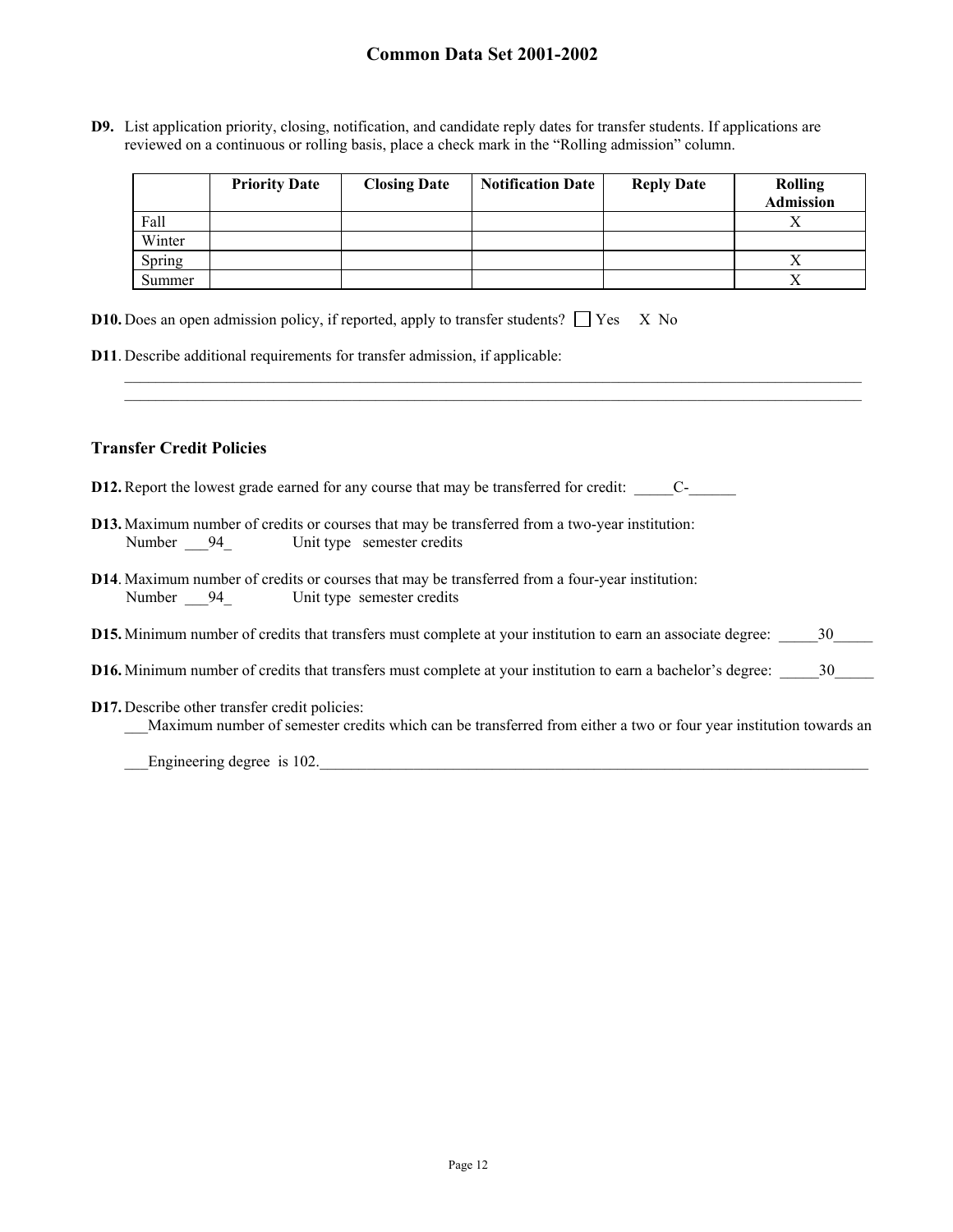## **E. ACADEMIC OFFERINGS AND POLICIES**

**E1. Special study options:** Identify those programs available at your institution. Refer to the glossary for definitions.

- X Accelerated program X Honors program
- X Cooperative (work-study) program X Independent study
- X Cross-registration X Internships
- 
- 
- X Dual enrollment X Study abroad
- X English as a Second Language (ESL) X Teacher certification program
- $X$  Exchange student program (domestic)  $\Box$  Weekend college
- External degree program
- □ Other (specify):
- 
- 
- 
- X Distance learning X Liberal arts/career combination
- X Double major X Student-designed major
	-
	-
	-

## **E2. Has been removed from the CDS.**

### **E3. Areas in which all or most students are required to complete some course work prior to graduation:**

- $X$  Arts/fine arts  $\Box$  Humanities
- □ Computer literacy X Mathematics
- X English (including composition) X Philosophy
- X Foreign languages X Sciences (biological or physical)
- X History X Social science
- X Other (describe): Theology

## **Library Collections**

Report the number of holdings. Refer to the most recent Academic Libraries Survey for corresponding equivalents.

- **E4.** Books, serial backfiles, and government documents (titles) that are accessible through the library's catalog: 587333
- **E5**. Current serial subscriptions (paper, microform): 5293
- **E6.** Microforms (units):  $1805687$
- **E7.** Audiovisual materials (units):  $\qquad$  13082

## **F. STUDENT LIFE**

## **F1. Percentages of first-time, first-year (freshman) students and all degree-seeking undergraduates enrolled in fall 2001 who fit the following categories:**

|                                                                              | First-time, first-year | Undergraduates |
|------------------------------------------------------------------------------|------------------------|----------------|
|                                                                              | (freshman) students    |                |
| Percent who are from out of state (exclude international/nonresident aliens) | 69                     | 65             |
| Percent of men who join fraternities                                         | 25                     | 24             |
| Percent of women who join sororities                                         |                        |                |
| Percent who live in college-owned, -operated, or -affiliated housing         |                        | 66             |
| Percent who live off campus or commute                                       |                        | 34             |
| Percent of students age 25 and older                                         |                        |                |
| Average age of full-time students                                            | 18                     | 20             |
| Average age of all students (full- and part-time)                            |                        |                |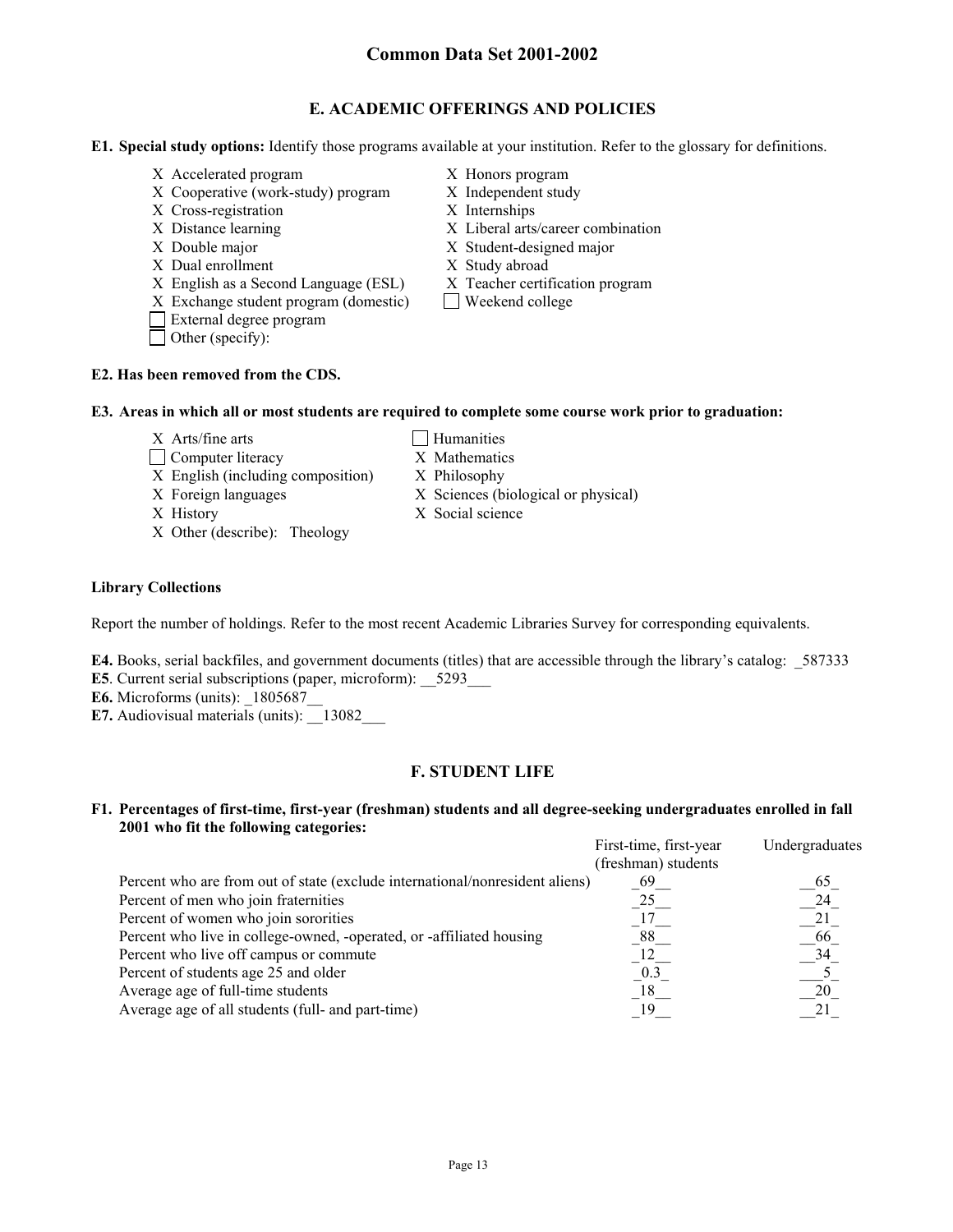|  |  |  | F2. Activities offered Identify those programs available at your institution. |
|--|--|--|-------------------------------------------------------------------------------|
|  |  |  |                                                                               |

| X Choral groups     | $\Box$ Marching band | X Student government       |
|---------------------|----------------------|----------------------------|
| X Concert band      | X Music ensembles    | X Student newspaper        |
| X Dance             | X Musical theater    | X Student-run film society |
| X Drama/theater     | $\Box$ Opera         | X Symphony orchestra       |
| X Jazz band         | X Pep band           | $\Box$ Television station  |
| X Literary magazine | X Radio station      | X Yearbook                 |

**F3. ROTC** (program offered in cooperation with Reserve Officers' Training Corps)

| Army ROTC is offered:<br>On campus<br>At cooperating institution (name):                                                                     |
|----------------------------------------------------------------------------------------------------------------------------------------------|
| Naval ROTC is offered:<br>On campus                                                                                                          |
| $\Box$ At cooperating institution (name):                                                                                                    |
| Air Force ROTC is offered:                                                                                                                   |
| X On campus<br>$\Box$ At cooperating institution (name):                                                                                     |
|                                                                                                                                              |
| <b>F4. Housing:</b> Check all types of college-owned, -operated, or -affiliated housing available for undergraduates at your<br>institution. |
| Special housing for disabled students<br>Special housing for international students<br>X Coed dorms<br>$Mon'g dormg$                         |

| <i>IV</i> COOM HOTHIS                  | $\Box$ DDCCRI HOUSING TOT UISHOICH SHIUCHIS                                |
|----------------------------------------|----------------------------------------------------------------------------|
| $\Box$ Men's dorms                     | $\Box$ Special housing for international students                          |
| X Women's dorms                        | X Fraternity/sorority housing                                              |
| $\Box$ Apartments for married students | $\Box$ Cooperative housing                                                 |
| X Apartments for single students       |                                                                            |
|                                        | X Other housing options (specify): Dormitory for German language students. |
|                                        |                                                                            |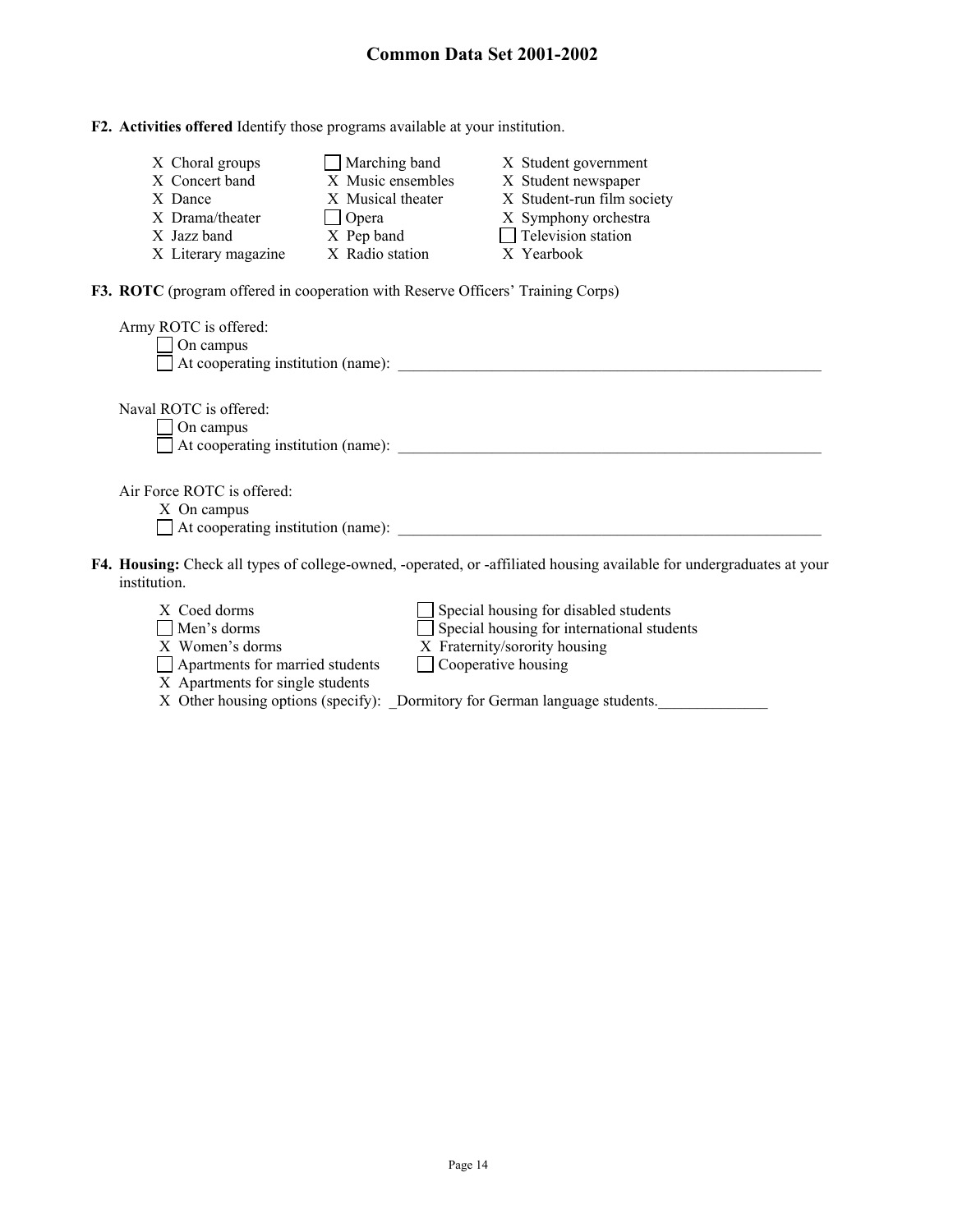## **G. ANNUAL EXPENSES**

### **Provide 2002-2003 academic year costs for the following categories that are applicable to your institution.**

#### **G1. Undergraduate full-time tuition, required fees, room and board**

List the typical tuition, required fees, and room and board for a full-time undergraduate student for the FULL 2002-2003 academic year (30 semester hours or 45 quarter hours for institutions that derive annual tuition by multiplying credit hour cost by number of credits). A full academic year refers to the period of time generally extending from September to June; usually equated to two semesters, two trimesters, three quarters, or the period covered by a four-one-four plan. Room and board is defined as double occupancy and 19 meals per week or the maximum meal plan. **Required fees** include only charges that all full-time students must pay that are *not* included in tuition (e.g., registration, health, or activity fees.) Do *not* include optional fees (e.g., parking, laboratory use).

|                                   | <b>FIRST-YEAR</b> | <b>UNDERGRADUATES</b> |
|-----------------------------------|-------------------|-----------------------|
| <b>PRIVATE INSTITUTIONS:</b>      | \$19000           | \$19000               |
| <b>PUBLIC INSTITUTIONS</b>        |                   |                       |
| In-district:                      |                   |                       |
| In-state (out-of-district):       |                   |                       |
| Out-of-state:                     |                   |                       |
| NONRESIDENT ALIENS:               |                   |                       |
| <b>REQUIRED FEES:</b>             | \$632             | \$632                 |
| <b>ROOM AND BOARD:</b>            | \$5130            | \$5130                |
| (on-campus)                       |                   |                       |
| <b>ROOM ONLY:</b>                 | \$3280            | \$3280                |
| (on-campus)<br><b>BOARD ONLY:</b> | \$1850            | \$1850                |
| (on-campus meal plan)             |                   |                       |

Comprehensive tuition and room and board fee (if your college cannot provide separate tuition and room and board fees):

Other Sophomores, juniors, seniors – engineering fee: \$640.

|  |  |  | G2. Number of credits per term a student can take for the stated full-time tuition | 12 minimum | maximum |
|--|--|--|------------------------------------------------------------------------------------|------------|---------|
|--|--|--|------------------------------------------------------------------------------------|------------|---------|

**G3. Do tuition and fees vary by year of study (e.g., sophomore, junior, senior)?**  $\Box$  Yes X No

G4. If tuition and fees vary by undergraduate instructional program, describe briefly:

#### **G5. Provide the estimated expenses for a typical full-time undergraduate student:**

|                     | <b>Residents</b> | <b>Commuters</b> | <b>Commuters</b>        |
|---------------------|------------------|------------------|-------------------------|
|                     |                  | (living at home) | (not living at<br>home) |
| Books and supplies: | <b>\$600</b>     | <b>\$600</b>     | <b>S600</b>             |
| Room only:          |                  |                  |                         |
| Board only:         |                  |                  |                         |
| Transportation:     | \$1070           | \$1370           | \$1370                  |
| Other expenses:     |                  | \$1500           | \$3570                  |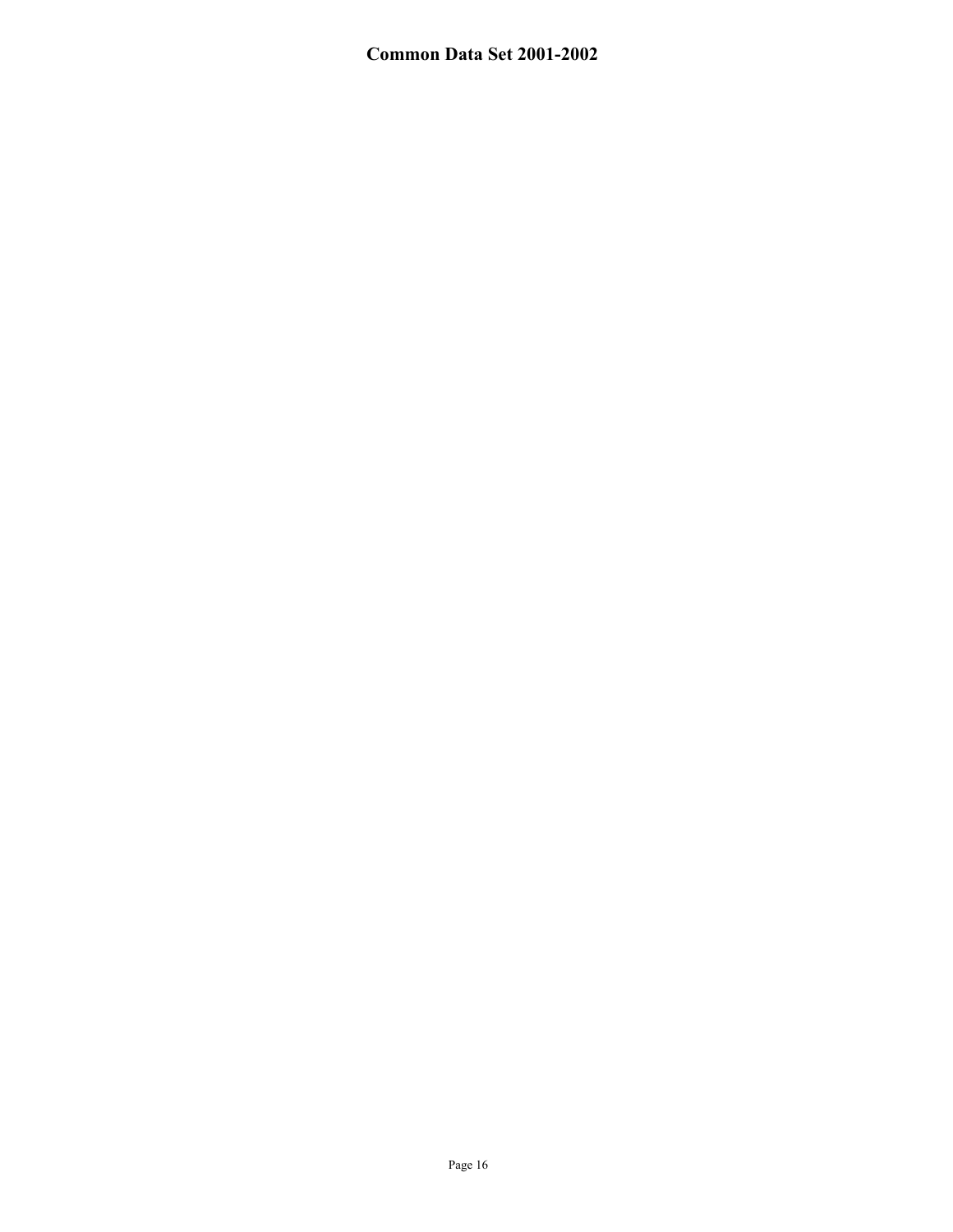## **G6. Undergraduate per-credit-hour charges:**

| <b>PRIVATE INSTITUTIONS:</b>        | \$810 7-11 credit hours,<br>\$425 1-6 credit hours |
|-------------------------------------|----------------------------------------------------|
| PUBLIC INSTITUTIONS<br>In-district: |                                                    |
| In-state (out-of-district):         |                                                    |
| Out-of-state:                       |                                                    |
| NONRESIDENT ALIENS:                 |                                                    |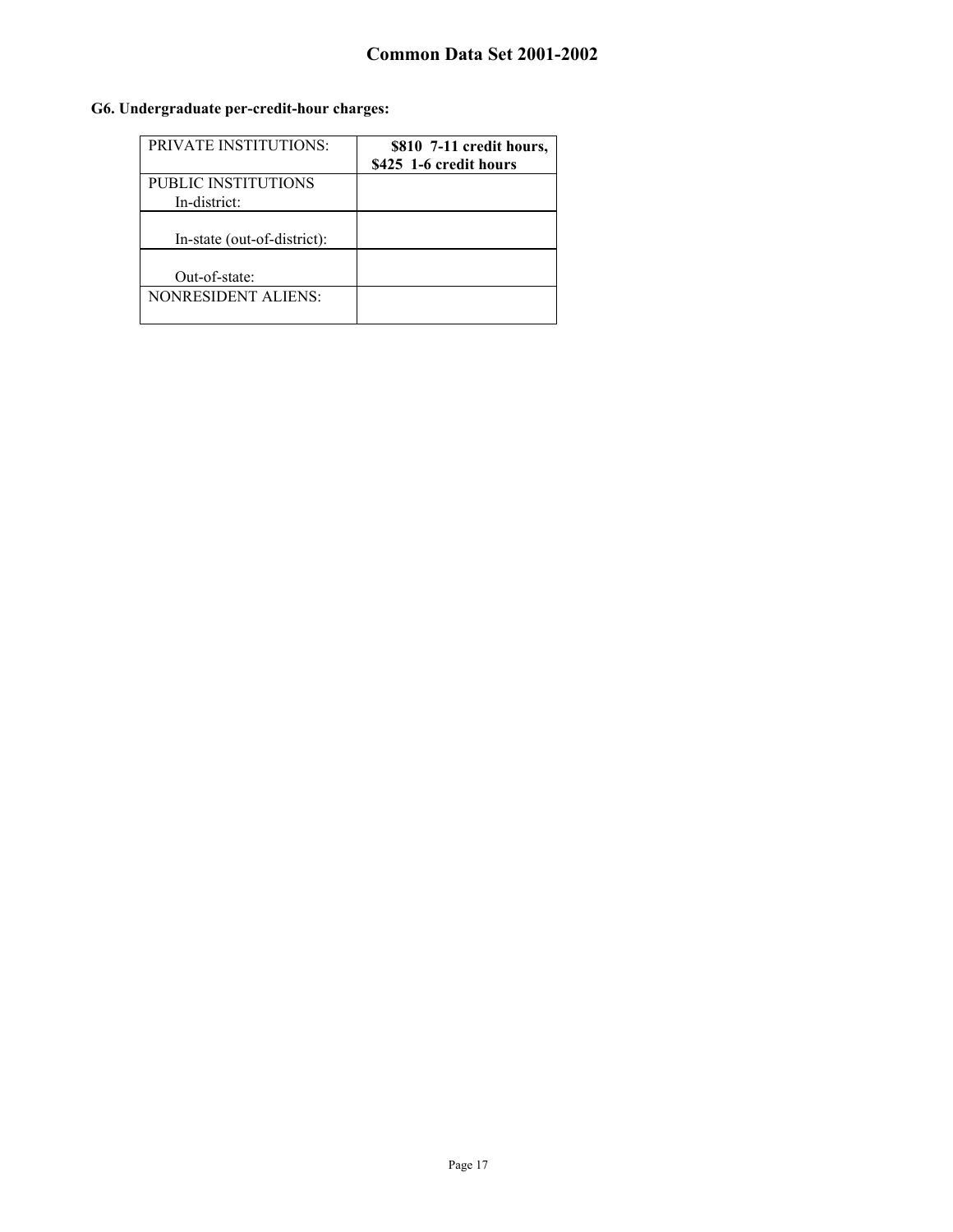## **H. FINANCIAL AID**

### **Aid Awarded to Enrolled Undergraduates**

**H1.** Enter total dollar amounts **awarded** to full-time and less than full-time degree-seeking undergraduates **(using the same cohort reported in CDS Question B1, "total degree-seeking" undergraduates)** in the following categories. Include aid awarded to international students (i.e., those not qualifying for federal aid). **Aid that is non-need-based but that was used to meet need should be reported in the need-based aid columns. (For a suggested order of precedence in assigning categories of aid to cover need, see the entry for "non-need-based gift aid" on the last page of the definitions section.)**

Indicate the academic year for which data are reported for **items H1**, **H2**, **H2A**, and **H6** below: X 2001-2002 estimated or  $\Box$  2000-2001 final

|                                                                                                                                                                                              | <b>Need-based</b> | Non-need-based |
|----------------------------------------------------------------------------------------------------------------------------------------------------------------------------------------------|-------------------|----------------|
|                                                                                                                                                                                              | \$                | \$             |
| <b>Scholarships/Grants</b>                                                                                                                                                                   |                   |                |
| Federal                                                                                                                                                                                      | \$2,000,000.00    | \$0.00         |
| <b>State</b>                                                                                                                                                                                 | \$1,805,000.00    | \$0.00         |
| Institutional (endowment, alumni, or<br>other institutional awards) and external<br>funds awarded by the college excluding<br>athletic aid and tuition waivers (which are<br>reported below) | \$10,530,000.00   | \$7,020,000.00 |
| Scholarships/grants from external sources<br>(e.g., Kiwanis, National Merit) not<br>awarded by the college                                                                                   | \$891,000         | \$459,000      |
| <b>Total Scholarships/Grants</b>                                                                                                                                                             | \$15,226,000.00   | \$7,479,000.00 |
| Self-Help                                                                                                                                                                                    |                   |                |
| Student loans from all sources (excluding<br>parent loans)                                                                                                                                   | \$5,957,000.00    | \$2,877,000.00 |
| Federal Work-Study                                                                                                                                                                           | \$350,000.00      |                |
| State and other work-study/<br>employment                                                                                                                                                    | \$0.00            | \$0.00         |
| <b>Total Self-Help</b>                                                                                                                                                                       | \$6,307,000.00    | \$2,877,000.00 |
| <b>Parent Loans</b>                                                                                                                                                                          | \$0.00            | \$2,042,000.00 |
| <b>Tuition Waivers</b>                                                                                                                                                                       | \$780,000.00      | \$520,000.00   |
| <b>Athletic Awards</b>                                                                                                                                                                       | \$1,128,000.00    | \$752,000.00   |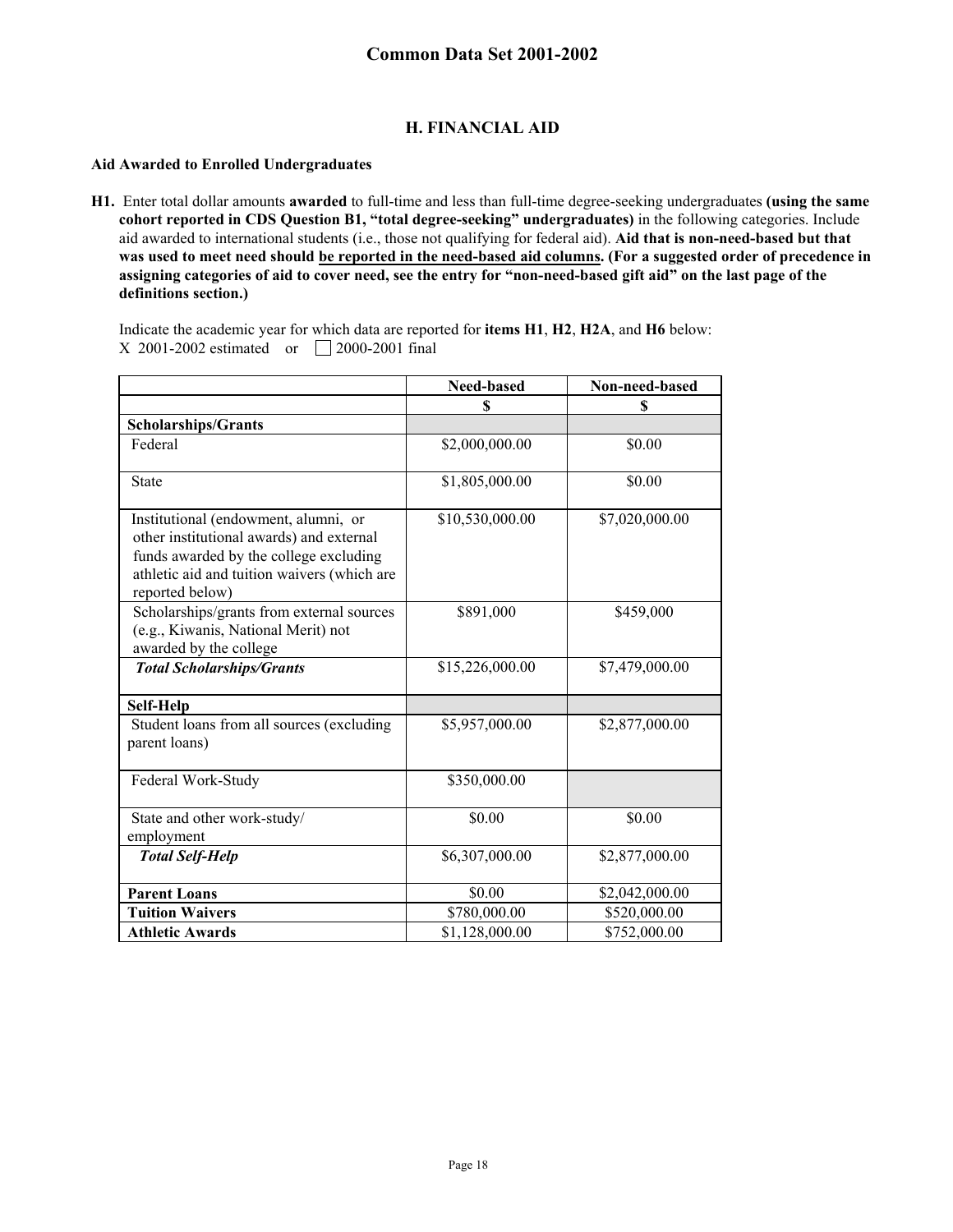**H2. Number of Enrolled Students Receiving Aid:** List the number of degree-seeking full-time and less-than-full-time undergraduates who applied for and received financial aid. **Aid that is non-need-based but that was used to meet need should be counted as need-based aid.** Numbers should reflect the cohort receiving the dollars reported in H1. Note: In the chart below, students may be counted in more than one row, and full-time freshmen should also be counted as full-time undergraduates.

|                  |                                                                                                                                                                                                                              | <b>First-time</b><br><b>Full-time</b><br>Freshmen | <b>Full-time</b><br>Undergrad<br>(Incl. Fresh) | <b>Less Than</b><br><b>Full-time</b> |
|------------------|------------------------------------------------------------------------------------------------------------------------------------------------------------------------------------------------------------------------------|---------------------------------------------------|------------------------------------------------|--------------------------------------|
| a)               | Number of degree-seeking undergraduate students (CDS Item B1 if<br>reporting on Fall 2001 cohort)                                                                                                                            | 742                                               | 2670                                           | Undergrad<br>210                     |
| b)               | Number of students in line a who were financial aid applicants (include<br>applicants for all types of aid)                                                                                                                  | 742                                               | 1997                                           | 75                                   |
| $\mathbf{c}$     | Number of students in line <b>b</b> who were determined to have financial need                                                                                                                                               | 511                                               | 1677                                           | 54                                   |
| d)               | Number of students in line c who received any financial aid                                                                                                                                                                  | 510                                               | 1675                                           | 49                                   |
| e)               | Number of students in line d who received any need-based gift aid                                                                                                                                                            | 507                                               | 1648                                           | 32                                   |
| f                | Number of students in line d who received any need-based self-help aid                                                                                                                                                       | 426                                               | 1514                                           | 35                                   |
| g)               | Number of students in line d who received any non-need-based gift aid                                                                                                                                                        | 140                                               | 395                                            | 8                                    |
| h)               | Number of students in line d whose need was fully met (exclude PLUS<br>loans, unsubsidized loans, and private alternative loans)                                                                                             | 261                                               | 1083                                           | 31                                   |
| $\ddot{1}$       | On average, the percentage of need that was met of students who<br>received any need-based aid. Exclude any resources that were awarded to<br>replace EFC (PLUS loans, unsubsidized loans, and private alternative<br>loans) | 90%                                               | 86%                                            | 90%                                  |
| j)               | The average financial aid package of those in line <b>d.</b> Exclude any<br>resources that were awarded to replace EFC (PLUS loans, unsubsidized<br>loans, and private alternative loans)                                    | \$15,490.00                                       | \$15,250.00                                    | \$8,511.00                           |
| $\bf k)$         | Average need-based gift award of those in line e                                                                                                                                                                             | \$10,491.00                                       | \$10,040.00                                    | \$4,594.00                           |
| $\left  \right $ | Average need-based self-help award (excluding PLUS loans,<br>unsubsidized loans, and private alternative loans) of those in line f                                                                                           | \$3,755.00                                        | \$4,578.00                                     | \$4,296.00                           |
| m)               | Average need-based loan (excluding PLUS loans, unsubsidized loans,<br>and private alternative loans) of those in line f who received a need-<br>based loan                                                                   | \$3,621.00                                        | \$4,414.00                                     | \$4,210.00                           |
|                  | H2A. Number of Enrolled Students Receiving Non-need-based Grants and Scholarships: List the number of degree-                                                                                                                |                                                   |                                                |                                      |

seeking full-time and less-than-full-time undergraduates who had no financial need and who received non-need-based gift aid. Numbers should reflect the cohort receiving the dollars reported in H1. Note: In the chart below, students may be counted in more than one row, and full-time freshmen should also be counted as full-time undergraduates.

|                  |                                                                           | <b>First-time</b> | <b>Full-time</b> | <b>Less Than</b> |
|------------------|---------------------------------------------------------------------------|-------------------|------------------|------------------|
|                  |                                                                           | <b>Full-time</b>  | Undergrad        | <b>Full-time</b> |
|                  |                                                                           | Freshmen          | (Incl. Fresh)    | Undergrad        |
| n)               | Number of students in line a who had no financial need and who            | 184               | 704              | $\theta$         |
|                  | received non-need-based gift aid (exclude those receiving athletic awards |                   |                  |                  |
|                  | and tuition benefits)                                                     |                   |                  |                  |
| $\Omega$         | Average dollar amount of non-need-based gift aid awarded to students in   |                   |                  |                  |
|                  | $line \mathbf{n}$                                                         | \$7,760.00        | \$7,952.00       | \$0.00           |
| $\mathfrak{p}$ ) | Number of students in line a who received a non-need-based athletic       | 16                | 88               |                  |
|                  | grant or scholarship                                                      |                   |                  |                  |
| q)               | Average dollar amount of non-need-based athletic grants and               |                   |                  |                  |
|                  | scholarships awarded to students in line <b>p</b>                         | \$12,636.00       | \$12,448.00      | \$14,400.00      |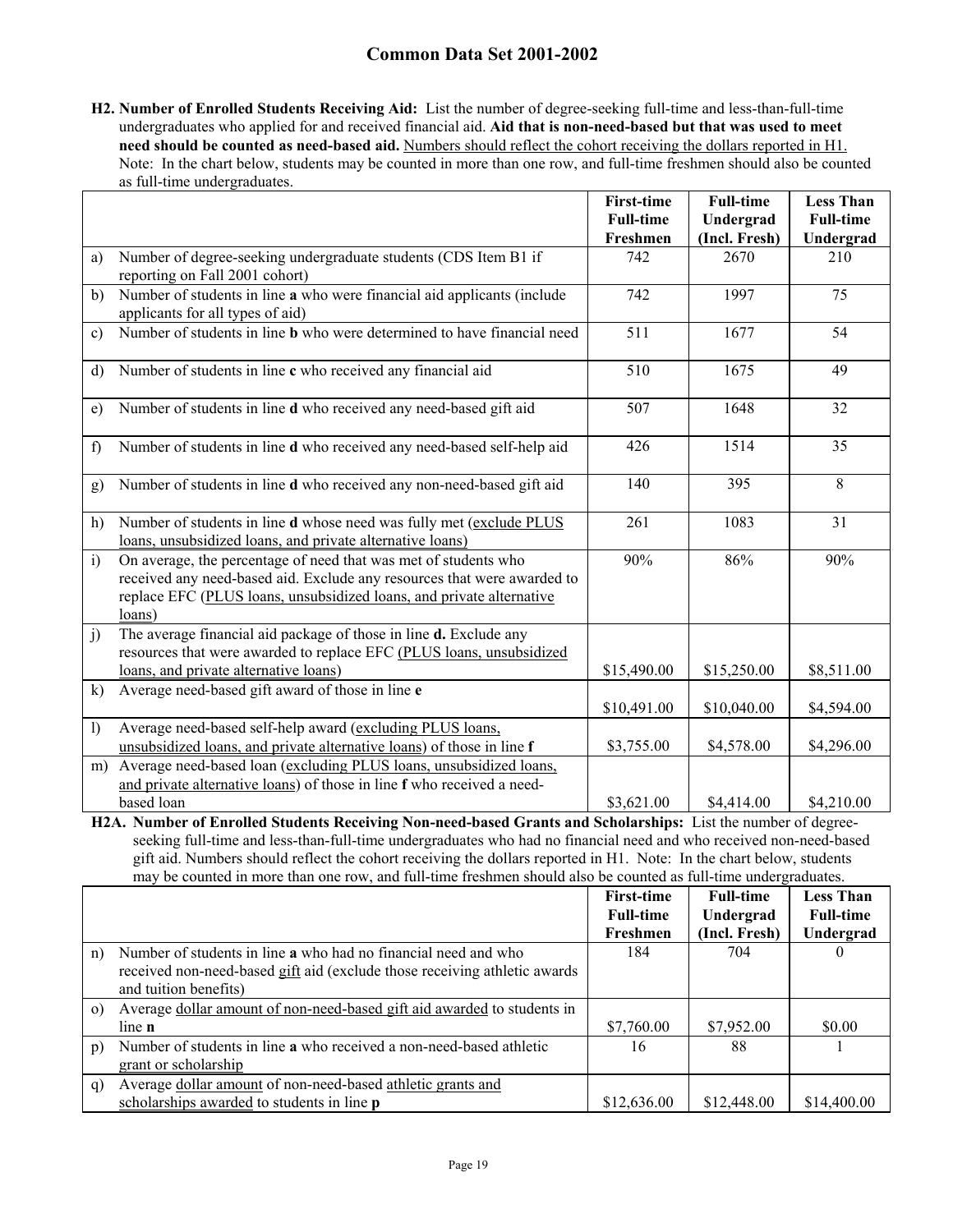- **H3:** Which needs-analysis methodology does your institution use in awarding institutional aid? Federal methodology (FM)
- \_\_\_ Institutional methodology (IM)
- $\overline{X}$  Both FM and IM
- **H4.** Percent of the 2001 undergraduate class who graduated between July 1, 2000 and June 30, 2001 and borrowed through any loan programs (federal, state, subsidized, unsubsidized, private, etc.; exclude parent loans). Include only students who borrowed while enrolled at your institution.  $64\frac{\%}{\%}$
- **H5.** Average per-borrower cumulative undergraduate indebtedness of those in line H4. Do not include money borrowed at other institutions: \$ 18,762

**Aid to Undergraduate Degree-seeking Nonresident Aliens** (Note: Report numbers and dollar amounts for the same academic year checked in item H1.)

**H6.** Indicate your institution's policy regarding financial aid for undergraduate degree-seeking nonresident aliens:

College-administered need-based financial aid is available



- $X$  College-administered non-need-based financial aid is available<br>  $\Box$  College-administered financial aid is not available
	- College-administered financial aid is not available

If college-administered financial aid is available for undergraduate degree-seeking nonresident aliens, provide the number of undergraduate degree-seeking nonresident aliens who received need-based or non-need-based aid: 18

Average dollar amount awarded to undergraduate degree-seeking nonresident aliens: \$ 7,140.00

Total dollar amount of financial aid from all sources awarded to all undergraduate degree-seeking nonresident aliens: \$ 128,520.00

### **Process for First-Year/Freshman Students**

**H7.** Check off all financial aid forms domestic first-year (freshman) financial aid applicants must submit:

| FAFSA                                                |
|------------------------------------------------------|
| Institution's own financial aid form                 |
| CSS/Financial Aid PROFILE                            |
| State aid form                                       |
| Noncustodial (Divorced/Separated) Parent's Statement |
| Business/Farm Supplement                             |
| Other:                                               |
|                                                      |

**H8.** Check off all financial aid forms nonresident alien first-year financial aid applicants must submit:

|   | Institution's own financial aid form        |
|---|---------------------------------------------|
|   | CSS/Financial Aid PROFILE                   |
|   | Foreign Student's Financial Aid Application |
| X | Foreign Student's Certification of Finances |
|   | Other:                                      |
|   |                                             |

**H9.** Indicate filing dates for first-year (freshman) students:

Priority date for filing required financial aid forms:  $03/01$ Deadline for filing required financial aid forms: No deadline for filing required forms (applications processed on a rolling basis):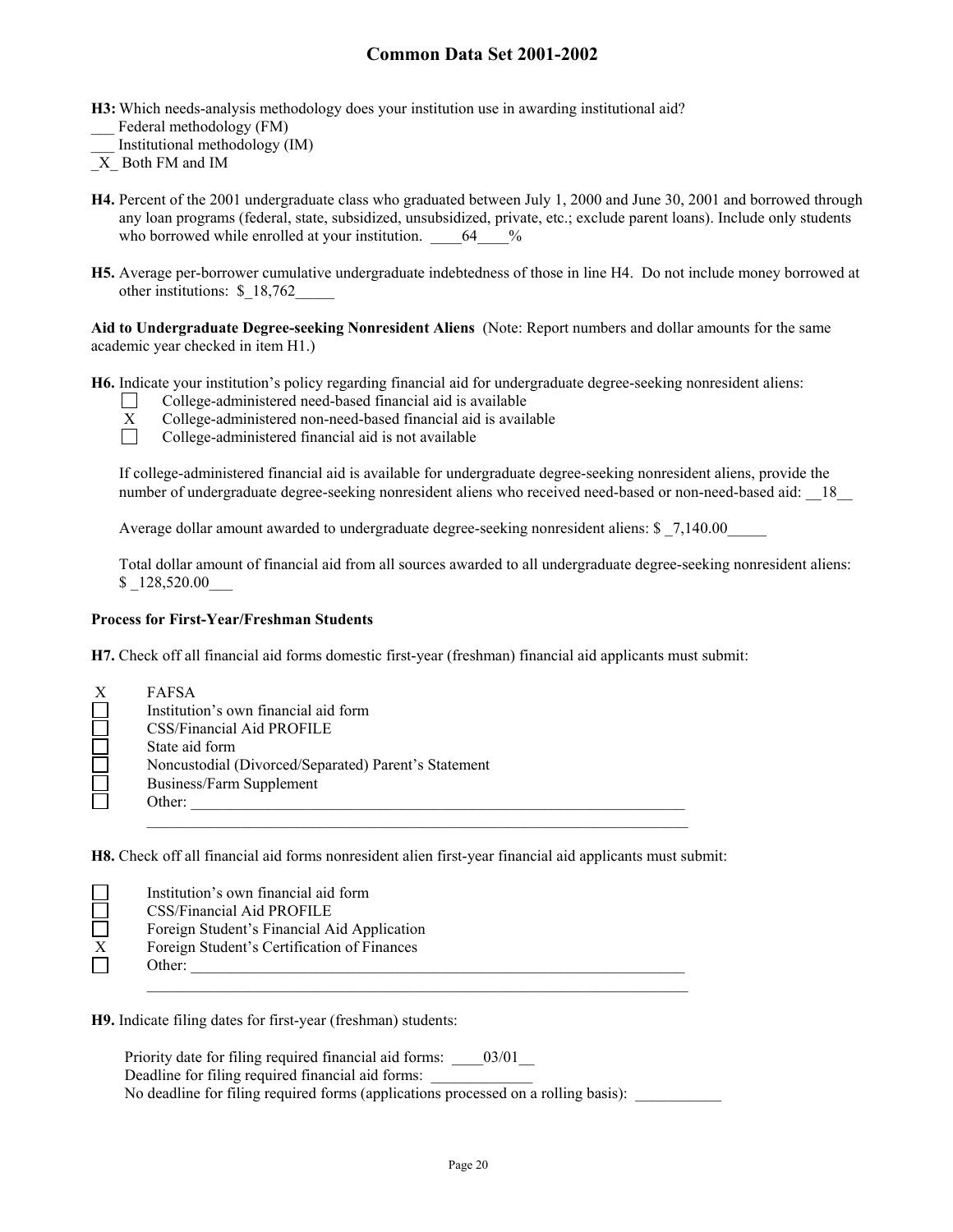**H10.** Indicate notification dates for first-year (freshman) students (answer a or b):

- a.) Students notified on or about (date):
- b.) Students notified on a rolling basis: yes/no If yes, starting date: \_03/01\_

#### **H11.** Indicate reply dates:

Students must reply by (date): \_\_\_05/01\_\_\_\_\_ or within \_\_\_\_\_\_ weeks of notification.

### **Types of Aid Available**

Please check off all types of aid available to undergraduates at your institution:

**H12.** Loans

 $\Box$ 

### FEDERAL DIRECT STUDENT LOAN PROGRAM (DIRECT LOAN)

- X Direct Subsidized Stafford Loans
- X Direct Unsubsidized Stafford Loans
- X Direct PLUS Loans

#### FEDERAL FAMILY EDUCATION LOAN PROGRAM (FFEL)

- FFEL Subsidized Stafford Loans
- FFEL Unsubsidized Stafford Loans
- Ħ FFEL PLUS Loans
- X Federal Perkins Loans<br>
Federal Nursing Loans
- Federal Nursing Loans
- State Loans
- $\overline{X}$  College/university loans from institutional funds<br>Other (specify):
- Other (specify):

**H13.** Scholarships and Grants

NEED-BASED:

- X Federal Pell
- X SEOG
- X State scholarships/grants
- X Private scholarships<br>X College/university g<br>United Negro Colleg
- College/university gift aid from institutional funds
- United Negro College Fund
- $\Box$ Federal Nursing Scholarship
- Other (specify):

**H14.** Check off criteria used in awarding institutional aid. Check all that apply.

| Non-need | <b>Need-based</b> |                    | Non-need | <b>Need-based</b> |                          |
|----------|-------------------|--------------------|----------|-------------------|--------------------------|
|          |                   | Academics          |          |                   | Leadership               |
|          |                   | Alumni affiliation |          |                   | Minority status          |
|          |                   | Art                | л        |                   | Music/drama              |
|          |                   | Athletics          |          |                   | Religious affiliation    |
|          |                   | Job skills         |          |                   | State/district residency |
|          |                   | <b>ROTC</b>        |          |                   |                          |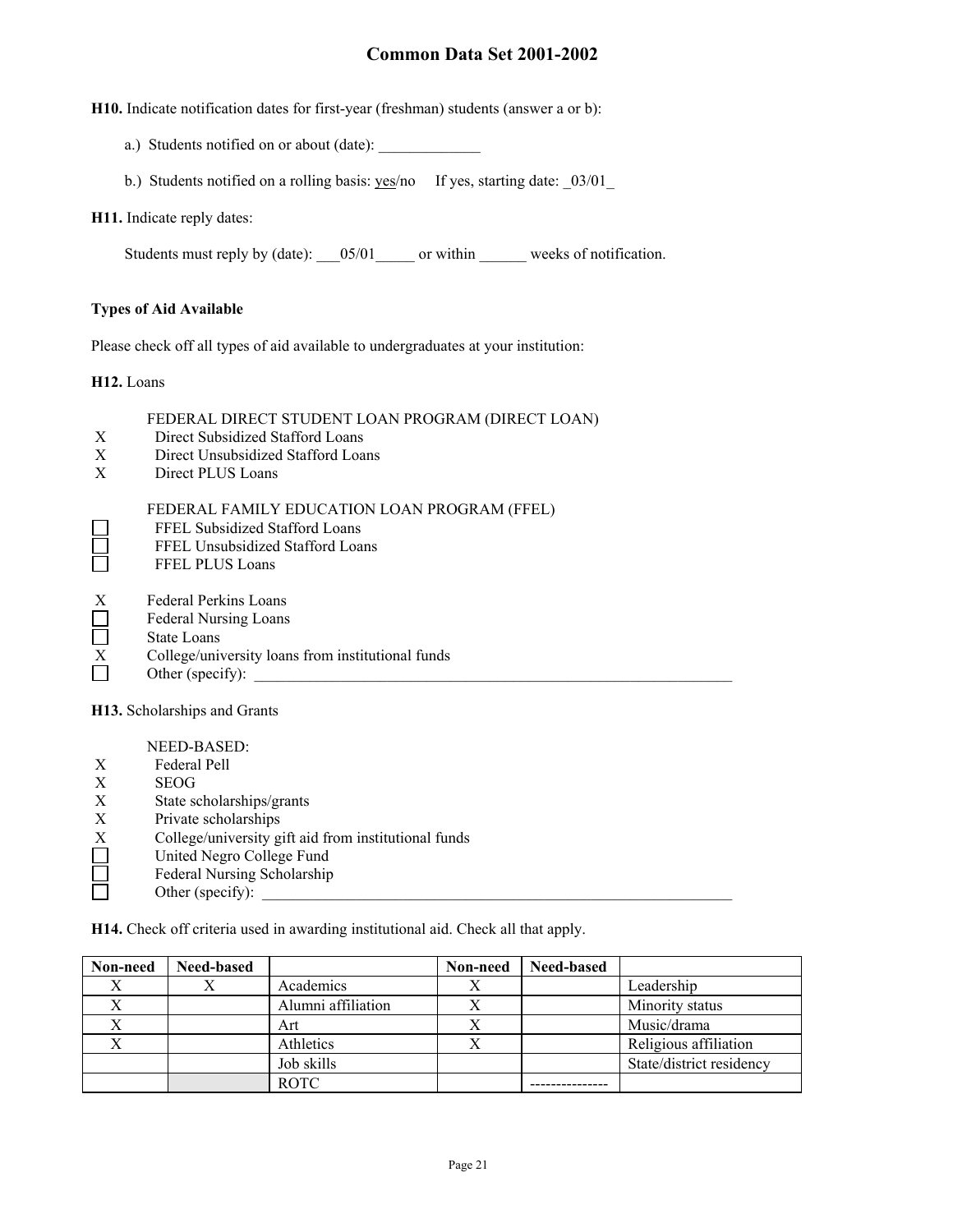## **I. INSTRUCTIONAL FACULTY AND CLASS SIZE**

### **I-1. Please report number of instructional faculty members in each category for Fall 2001.**

The following definition of instructional faculty is used by the American Association of University Professors (AAUP) in its annual Faculty Compensation Survey. Instructional Faculty is defined as those members of the instructional-research staff whose major regular assignment is instruction, including those with released time for research. Institutions are asked to EXCLUDE:

(a) instructional faculty in preclinical and clinical medicine

(b) administrative officers with titles such as dean of students, librarian, registrar, coach, and the like, even though they may devote part of their time to classroom instruction and may have faculty status,

(c) undergraduate or graduate students who assist in the instruction of courses, but have titles such as teaching assistant, teaching fellow, and the like

(d) faculty on leave without pay, and

(e) replacement faculty for faculty on sabbatical leave.

*Full-time:* faculty employed on a full-time basis

*Part-time*: faculty teaching less than two semesters, three quarters, two trimesters, or two four-month sessions. Also includes adjuncts and part-time instructors.

*Minority faculty*: includes faculty who designate themselves as black, non-Hispanic; American Indian or Alaskan native; Asian or Pacific Islander; or Hispanic.

*Doctorate*: includes such degrees as Doctor of Education, Doctor of Juridical Science, Doctor of Public Health, and Doctor of Philosophy degree in any field such as agronomy, food technology, education, engineering, public administration, ophthalmology, or radiology.

*First-professional*: includes the fields of dentistry (DDS or DMD), medicine (MD), optometry (OD), osteopathic medicine (DO), pharmacy (DPharm or BPharm), podiatric medicine (DPM), veterinary medicine (DVM), chiropractic (DC or DCM), law (JD) and theological professions (MDiv, MHL).

*Terminal degree*: the highest degree in a field: example, M. Arch (architecture) and MFA (master of fine arts).

|                                                     | <b>Full-time</b> | Part-time | <b>Total</b> |
|-----------------------------------------------------|------------------|-----------|--------------|
| Total number of instructional faculty<br>a.)        | 215              | 125       | 340          |
| Total number who are members of<br>b.               | 16               | 11        | 27           |
| minority groups                                     |                  |           |              |
| Total number who are women<br>$c_{\cdot}$           | 70               | 65        | 135          |
| Total number who are men<br>d.                      | 145              | 60        | 205          |
| Total number who are nonresident aliens<br>e.       | 3                | $\Omega$  | 3            |
| (international)                                     |                  |           |              |
| Total number with doctorate, first<br>$f_{\cdot}$ ) | 189              | 52        | 241          |
| professional, or other terminal degree              |                  |           |              |
| Total number whose highest degree is a<br>g.)       | 24               | 54        | 78           |
| master's but not a terminal master's                |                  |           |              |
| h.) Total number whose highest degree is a          | $\overline{2}$   | 18        | 20           |
| bachelor's                                          |                  |           |              |
| Total number whose highest degree is<br>i.          | $\theta$         |           |              |
| unknown or other (Note: Items $f, g, h$ ,           |                  |           |              |
| and <b>i</b> must sum up to item <b>a</b> .)        |                  |           |              |

### **I-2. Student to Faculty Ratio**

Report the Fall 2001 ratio of full-time equivalent students (full-time plus 1/3 part time) to full-time equivalent instructional faculty (full time plus 1/3 part time). In the ratio calculations, exclude both faculty and students in stand-alone graduate or professional programs such as medicine, law, veterinary, dentistry, social work, business, or public health in which faculty teach virtually only graduate level students. Do not count undergraduate or graduate student teaching assistants as faculty.

Fall 2001 Student to Faculty ratio:  $13$  to 1.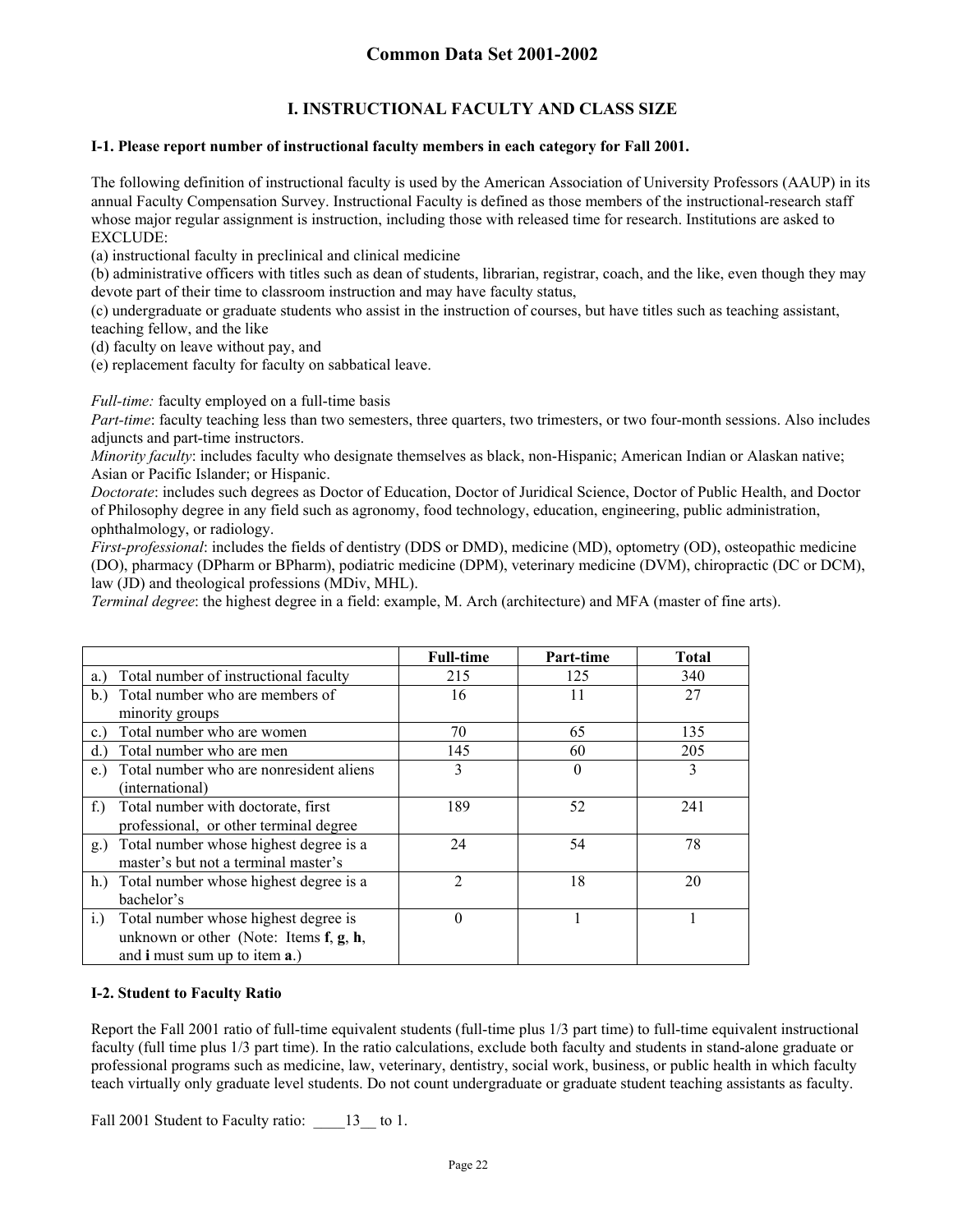### **I-3. Undergraduate Class Size**

In the table below, please use the following definitions to report information about the size of classes and class sections offered in the Fall 2001 term.

*Class Sections:* A class section is an organized course offered for credit, identified by discipline and number, meeting at a stated time or times in a classroom or similar setting, and not a subsection such as a laboratory or discussion session. Undergraduate class sections are defined as any sections in which at least one degree-seeking undergraduate student is enrolled for credit. Exclude distance learning classes and noncredit classes and individual instruction such as dissertation or thesis research, music instruction, or one-to-one readings. Exclude students in independent study, co-operative programs, internships, foreign language taped tutor sessions, practicums, and all students in one-on-one classes. Each class section should be counted only once and should not be duplicated because of course catalog cross-listings.

*Class Subsections:* A class subsection includes any subsection of a course, such as laboratory, recitation, and discussion subsections that are supplementary in nature and are scheduled to meet separately from the lecture portion of the course. Undergraduate subsections are defined as any subsections of courses in which degree-seeking undergraduate students enrolled for credit. As above, exclude noncredit classes and individual instruction such as dissertation or thesis research, music instruction, or one-to-one readings. Each class subsection should be counted only once and should not be duplicated because of cross-listings.

Using the above definitions, please report for each of the following class-size intervals the number of *class sections* and *class subsections* offered in Fall 2001. For example, a lecture class with 800 students who met at another time in 40 separate labs with 20 students should be counted once in the "100+" column in the class section column and 40 times under the "20-29" column of the class subsections table.

| Undergraduate Class Size (provide numbers) |     |         |           |         |       |       |        |       |
|--------------------------------------------|-----|---------|-----------|---------|-------|-------|--------|-------|
|                                            | 2-9 | 10-19   | $20-29$   | $30-39$ | 40-49 | 50-99 | $100+$ | Total |
| <b>CLASS</b><br><b>SECTIONS</b>            | 91  | 242     | 215       | 59      | 18    | 16    |        | 642   |
|                                            |     |         |           |         |       |       |        |       |
|                                            | 2-9 | $10-19$ | $20 - 29$ | 30-39   | 40-49 | 50-99 | $100+$ | Total |
| <b>CLASS SUB-</b>                          | 22  | 41      | 36        |         |       |       |        | 99    |
| <b>SECTIONS</b>                            |     |         |           |         |       |       |        |       |

#### **Number of Class Sections with Undergraduates Enrolled**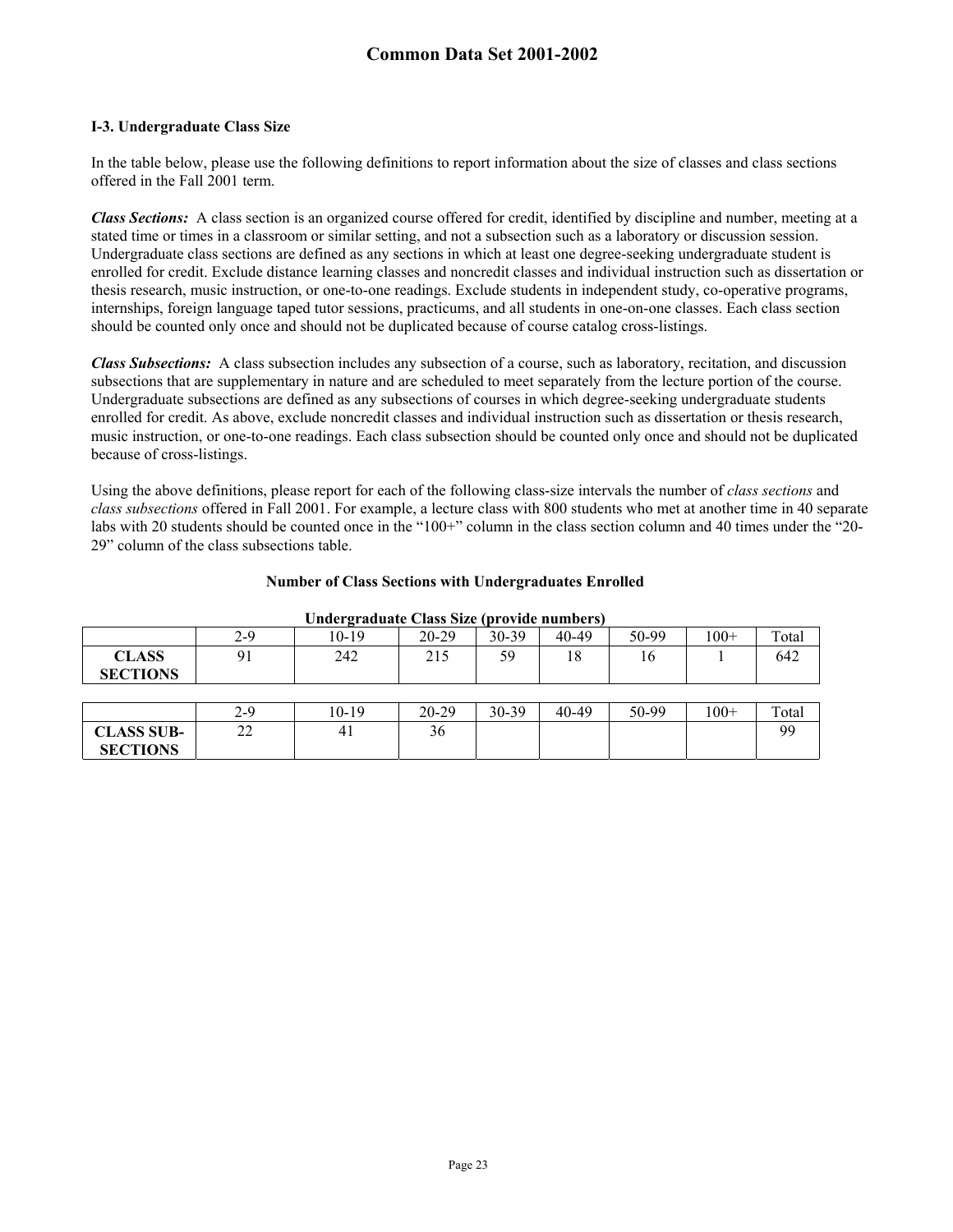## **J. DEGREES CONFERRED**

## **Degrees conferred between July 1, 2000 and June 30, 2001**

## **Reference: IPEDS Completions, Part A**

For each of the following discipline areas, provide the percentage of diplomas/certificates, associate, and bachelor's degrees awarded.

| Category                          | Diploma/            | <b>Associate</b> | <b>Bachelor's</b> | <b>CIP</b> Categories to |
|-----------------------------------|---------------------|------------------|-------------------|--------------------------|
|                                   | <b>Certificates</b> |                  |                   | Include                  |
| Agriculture                       |                     |                  |                   | $1$ and $2$              |
| Architecture                      |                     |                  |                   | $\overline{4}$           |
| Area and ethnic studies           |                     |                  |                   | $\overline{5}$           |
| Biological/life sciences          |                     |                  | $\overline{4}$    | 26                       |
| Business/marketing                |                     |                  | $\overline{14}$   | 8 and 52                 |
| Communications/communication      |                     |                  | 5                 | 9 and 10                 |
| technologies                      |                     |                  |                   |                          |
| Computer and information          |                     |                  | $\overline{2}$    | 11                       |
| sciences                          |                     |                  |                   |                          |
| Education                         |                     |                  | 12                | 13                       |
| Engineering/engineering           |                     |                  | 11                | 14 and 15                |
| technologies                      |                     |                  |                   |                          |
| English                           |                     |                  | 3                 | 23                       |
| Foreign languages and literature  |                     |                  | $\overline{c}$    | 16                       |
| Health professions and related    |                     |                  | $\overline{6}$    | $\overline{51}$          |
| sciences                          |                     |                  |                   |                          |
| Home economics and vocational     |                     |                  |                   | 19 and 20                |
| home economics                    |                     |                  |                   |                          |
| Interdisciplinary studies         |                     | 33               | 3                 | 30                       |
| Law/legal studies                 |                     |                  |                   | 22                       |
| Liberal arts/general studies      |                     | 33               |                   | 24                       |
| Library science                   |                     |                  |                   | 25                       |
| Mathematics                       |                     |                  | 1                 | 27                       |
| Military science and technologies |                     |                  |                   | 28 and 29                |
| Natural resources/environmental   |                     |                  |                   | 3                        |
| science                           |                     |                  |                   |                          |
| Parks and recreation              |                     |                  | 2                 | 31                       |
| Personal and miscellaneous        |                     |                  |                   | 12                       |
| services                          |                     |                  |                   |                          |
| Philosophy, religion, theology    |                     |                  | 1                 | 38 and 39                |
| Physical sciences                 |                     |                  | $\overline{7}$    | 40 and 41                |
| Protective services/public        |                     |                  | $\overline{2}$    | 43 and 44                |
| administration                    |                     |                  |                   |                          |
| Psychology                        |                     |                  | $\overline{7}$    | 42                       |
| Social sciences and history       |                     | 34               | 11                | 45                       |
| Trade and industry                |                     |                  |                   | 46, 47, 48, and 49       |
| Visual and performing arts        |                     |                  | $\overline{7}$    | 50                       |
| Other                             |                     |                  |                   |                          |
| <b>TOTAL</b>                      | 100%                | 100%             | 100%              |                          |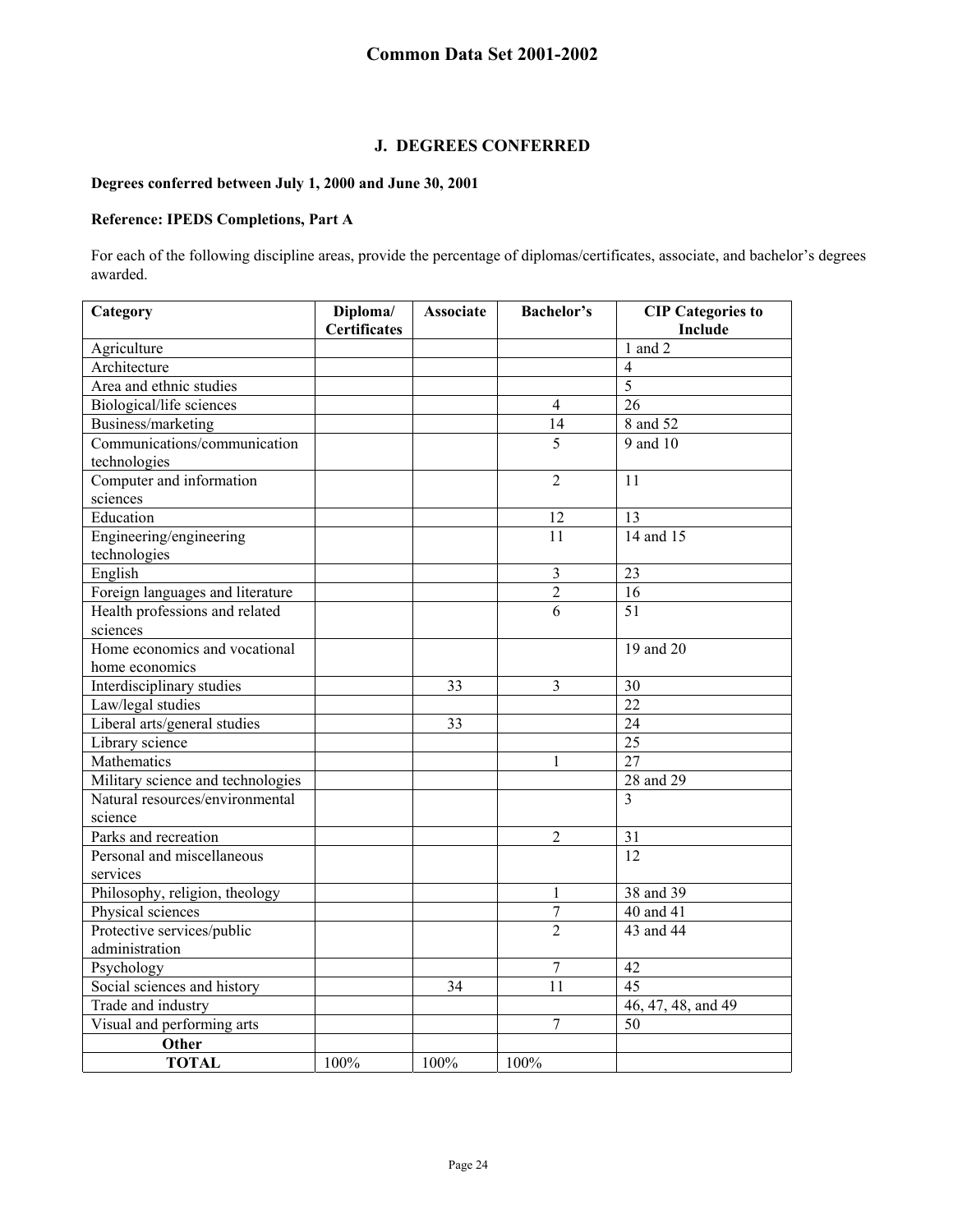## **Common Data Set Definitions 2001**

### ♦ **All definitions related to the financial aid section appear at the end of the Definitions document.**

Items preceded by an asterisk (\*) represent definitions agreed to among publishers which do not appear on the CDS document but may be present on individual publishers' surveys.

**\*Academic advisement:** Plan under which each student is assigned to a faculty member or a trained adviser, who, through regular meetings, helps the student plan and implement immediate and long-term academic and vocational goals.

**Accelerated program:** Completion of a college program of study in fewer than the usual number of years, most often by attending summer sessions and carrying extra courses during the regular academic term**.**

**Admitted student:** Applicant who is offered admission to a degree-granting program at your institution.

**\*Adult student services:** Admission assistance, support, orientation, and other services expressly for adults who have started college for the first time, or who are re-entering after a lapse of a few years.

**American Indian or Alaska native:** A person having origins in any of the original peoples of North America and who maintains cultural identification through tribal affiliation or community recognition.

**Applicant (first-time, first year):** An individual who has fulfilled the institution's requirements to be considered for admission (including payment or waiving of the application fee, if any) and who has been notified of one of the following actions: admission, nonadmission, placement on waiting list, or application withdrawn (by applicant or institution).

**Application fee:** That amount of money that an institution charges for processing a student's application for acceptance. This amount is *not* creditable toward tuition and required fees, nor is it refundable if the student is not admitted to the institution.

**Asian or Pacific Islander:** A person having origins in any of the original peoples of the Far East, Southeast Asia, the Indian Subcontinent, or Pacific Islands. This includes people from China, Japan, Korea, the Philippine Islands, American Samoa, India, and Vietnam.

**Associate degree:** An award that normally requires at least two but less than four years of full-time equivalent college work.

**Bachelor's degree:** An award (baccalaureate or equivalent degree, as determined by the Secretary of the U.S. Department of Education) that normally requires at least four years but *not* more than five years of full-time equivalent college-level work. This includes ALL bachelor's degrees conferred in a five-year cooperative (work-study plan) program. (A cooperative plan provides for alternate class attendance and employment in business, industry, or government; thus, it allows students to combine actual work experience with their college studies.) Also, it includes bachelor's degrees in which the normal four years of work are completed in three years.

**Black, non-Hispanic:** A person having origins in any of the black racial groups of Africa (except those of Hispanic origin).

**Board (charges):** Assume average cost for 19 meals per week or the maximum meal plan.

**Books and supplies (costs):** Average cost of books and supplies. Do not include unusual costs for special groups of students (e.g., engineering or art majors), unless they constitute the majority of students at your institution.

**Calendar system:** The method by which an institution structures most of its courses for the academic year.

**\*Career and placement services:** A range of services, including (often) the following: coordination of visits of employers to campus; aptitude and vocational testing; interest inventories, personal counseling; help in resume writing, interviewing, launching the job search; listings for those students desiring employment and those seeking permanent positions; establishment of a permanent reference folder; career resource materials.

**Carnegie units:** One year of study or the equivalent in a secondary school subject.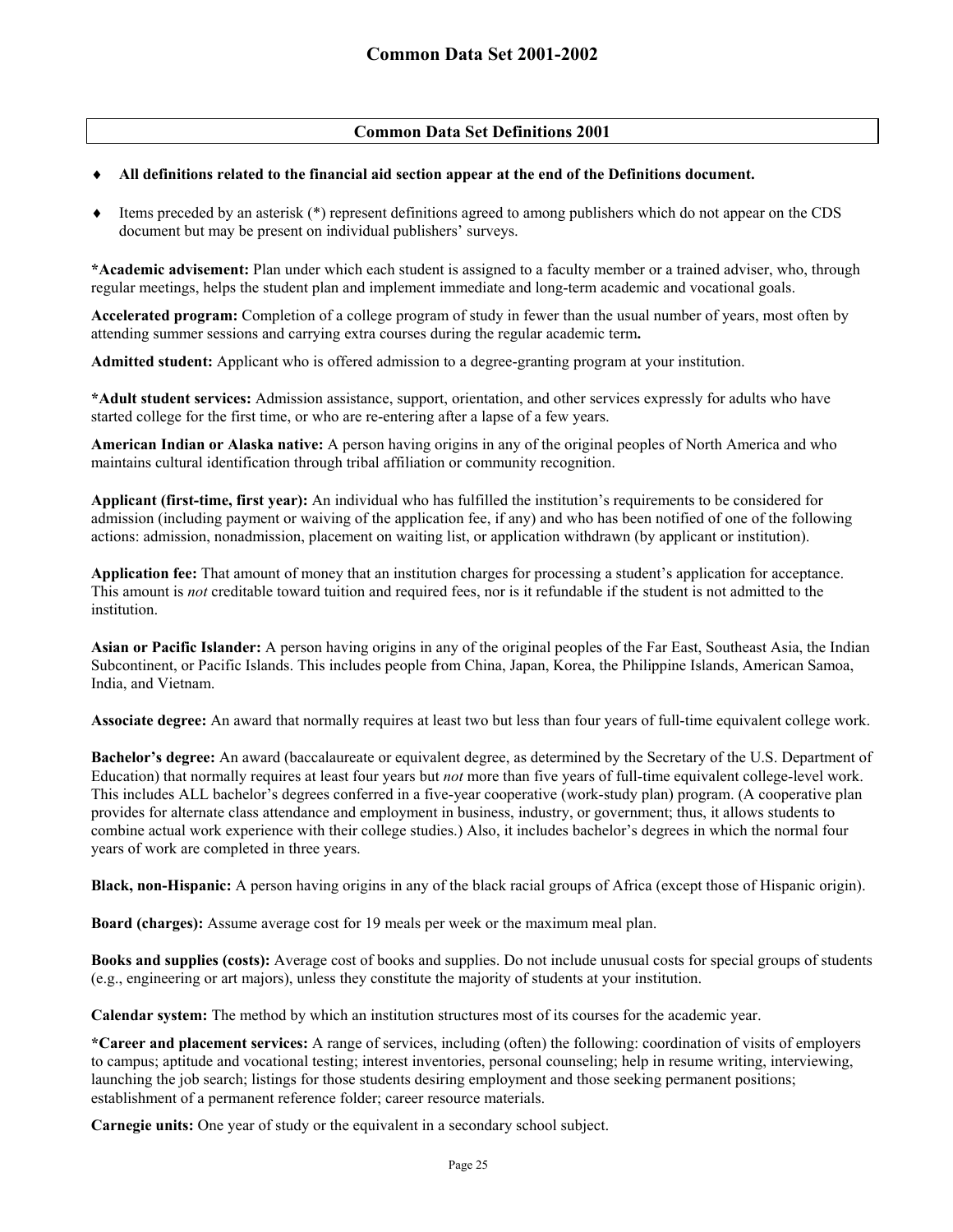#### **Certificate:** See **Postsecondary award, certificate, or diploma.**

**Class rank:** The relative numerical position of a student in his or her graduating class, calculated by the high school on the basis of grade-point average, whether weighted or unweighted.

**College-preparatory program:** Courses in academic subjects (English, history and social studies, foreign languages, mathematics, science, and the arts) that stress preparation for college or university study.

**Common Application:** The standard application form distributed by the National Association of Secondary School Principals for a large number of private colleges who are members of the Common Application Group.

**\*Community service program:** Referral center for students wishing to perform volunteer work in the community or participate in volunteer activities coordinated by academic departments.

**Commuter:** A student who lives off campus in housing that is not owned by, operated by, or affiliated with the college. This category includes students who commute from home and students who have moved to the area to attend college.

**Contact hour:** A unit of measure that represents an hour of scheduled instruction given to students. Also referred to as clock hour.

**Continuous basis (for program enrollment):** A calendar system classification that is used by institutions that enroll students at any time during the academic year. For example, a cosmetology school or a word processing school might allow students to enroll and begin studies at various times, with no requirement that classes begin on a certain date.

**Cooperative housing:** College-owned, -operated, or -affiliated housing in which students share room and board expenses and participate in household chores to reduce living expenses.

**Cooperative (work-study plan) program:** A program that provides for alternate class attendance and employment in business, industry, or government.

**\*Counseling service:** Activities designed to assist students in making plans and decisions related to their education, career, or personal development.

**Credit:** Recognition of attendance or performance in an instructional activity (course or program) that can be applied by a recipient toward the requirements for a degree, diploma, certificate, or other formal award.

**Credit course:** A course that, if successfully completed, can be applied toward the number of courses required for achieving a degree, diploma, certificate, or other formal award.

**Credit hour:** A unit of measure representing an hour (50 minutes) of instruction over a 15-week period in a semester or trimester system or a 10-week period in a quarter system. It is applied toward the total number of hours needed for completing the requirements of a degree, diploma, certificate, or other formal award.

**Cross-registration:** A system whereby students enrolled at one institution may take courses at another institution without having to apply to the second institution.

**Deferred admission:** The practice of permitting admitted students to postpone enrollment, usually for a period of one academic term or one year.

**Degree:** An award conferred by a college, university, or other postsecondary education institution as official recognition for the successful completion of a program of studies.

**Degree-seeking students:** Students enrolled in courses for credit who are recognized by the institution as seeking a degree or formal award. At the undergraduate level, this is intended to include students enrolled in vocational or occupational programs.

**Differs by program (calendar system):** A calendar system classification that is used by institutions that have occupational/vocational programs of varying length. These schools may enroll students at specific times depending on the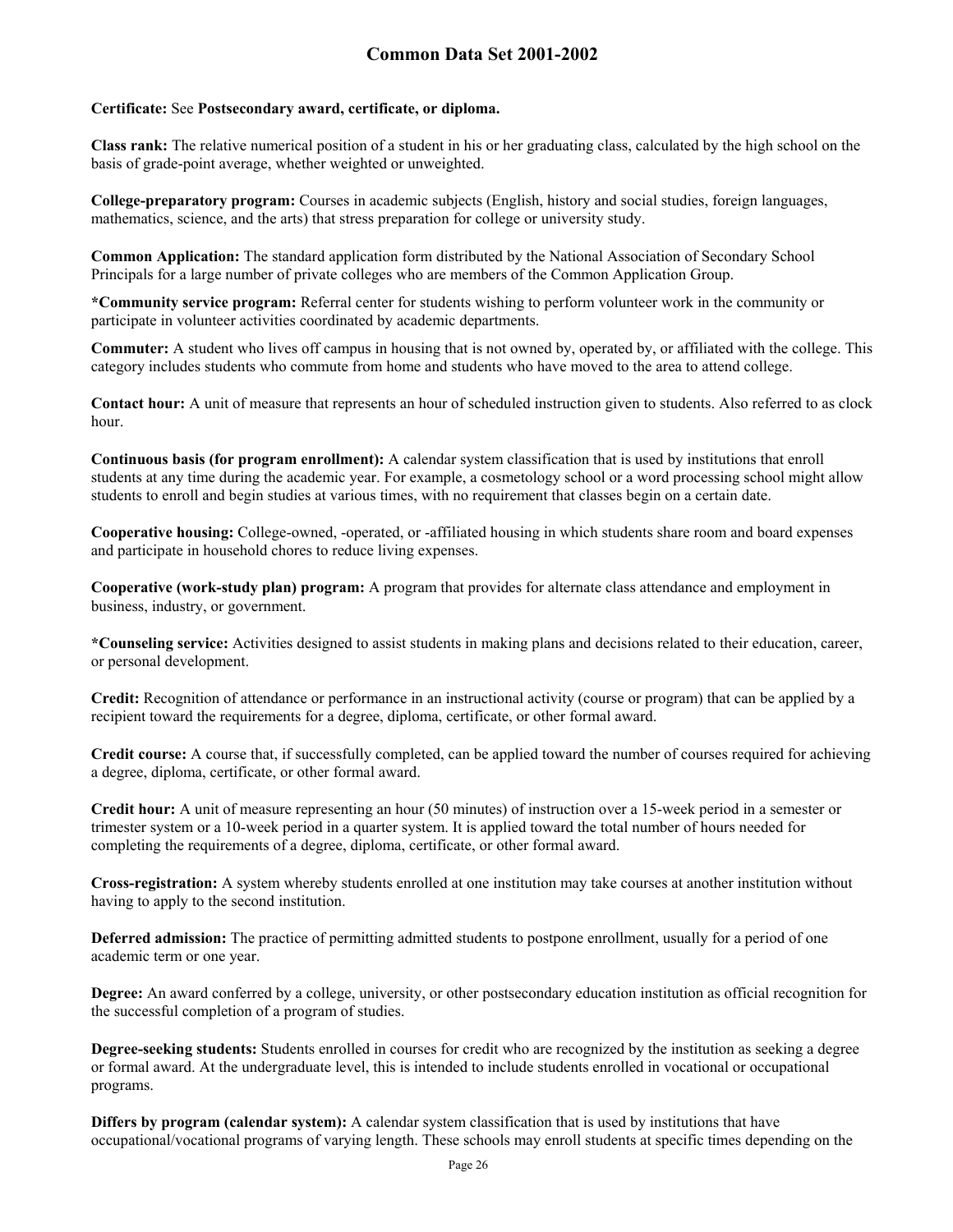program desired. For example, a school might offer a two-month program in January, March, May, September, and November; and a three-month program in January, April, and October.

### **Diploma:** See **Postsecondary award, certificate, or diploma.**

**Distance learning:** An option for earning course credit at off-campus locations via cable television, internet, satellite classes, videotapes, correspondence courses, or other means.

**Doctoral degree:** The highest award a student can earn for graduate study. The doctoral degree classification includes such degrees as Doctor of Education, Doctor of Juridical Science, Doctor of Public Health, and the Doctor of Philosophy degree in any field such as agronomy, food technology, education, engineering, public administration, ophthalmology, or radiology. For the Doctor of Public Health degree, the prior degree is generally earned in the closely related field of medicine or in sanitary engineering.

**Double major:** Program in which students may complete two undergraduate programs of study simultaneously.

**Dual enrollment:** A program through which high school students may enroll in college courses while still enrolled in high school. Students are not required to apply for admission to the college in order to participate.

**Early action plan:** An admission plan that allows students to apply and be notified of an admission decision well in advance of the regular notification dates. If admitted, the candidate is not committed to enroll; the student may reply to the offer under the college's regular reply policy.

**Early admission:** A policy under which students who have not completed high school are admitted and enroll full time in college, usually after completion of their junior year.

**Early decision plan:** A plan that permits students to apply and be notified of an admission decision (and financial aid offer if applicable) well in advance of the regular notification date. Applicants agree to accept an offer of admission and, if admitted, to withdraw their applications from other colleges. There are three possible decisions for early decision applicants: admitted, denied, or not admitted but forwarded for consideration with the regular applicant pool, without prejudice.

**English as a Second Language (ESL):** A course of study designed specifically for students whose native language is not English.

**Exchange student program-domestic:** Any arrangement between a student and a college that permits study for a semester or more at another college **in the United States** without extending the amount of time required for a degree. **See also Study abroad**.

**External degree program:** A program of study in which students earn credits toward a degree through independent study, college courses, proficiency examinations, and personal experience. External degree programs require minimal or no classroom attendance.

**Extracurricular activities (as admission factor):** Special consideration in the admissions process given for participation in both school and nonschool-related activities of interest to the college, such as clubs, hobbies, student government, athletics, performing arts, etc.

**First professional certificate (postdegree):** An award that requires completion of an organized program of study designed for persons who have completed the first professional degree. Examples could be refresher courses or additional units of study in a specialty or subspecialty.

**First professional degree:** An award in one of the following fields: Chiropractic (DC, DCM), dentistry (DDS, DMD), medicine (MD), optometry (OD), osteopathic medicine (DO), rabbinical and Talmudic studies (MHL, Rav), Pharmacy (BPharm, PharmD), podiatry (PodD, DP, DPM), veterinary medicine (DVM), law (LLB, JD), divinity/ministry (BD, MDiv).

First-time student: A student attending any institution for the first time at the level enrolled. Includes students enrolled in the fall term who attended a postsecondary institution for the first time at the same level in the prior summer term. Also includes students who entered with advanced standing (college credit earned before graduation from high school).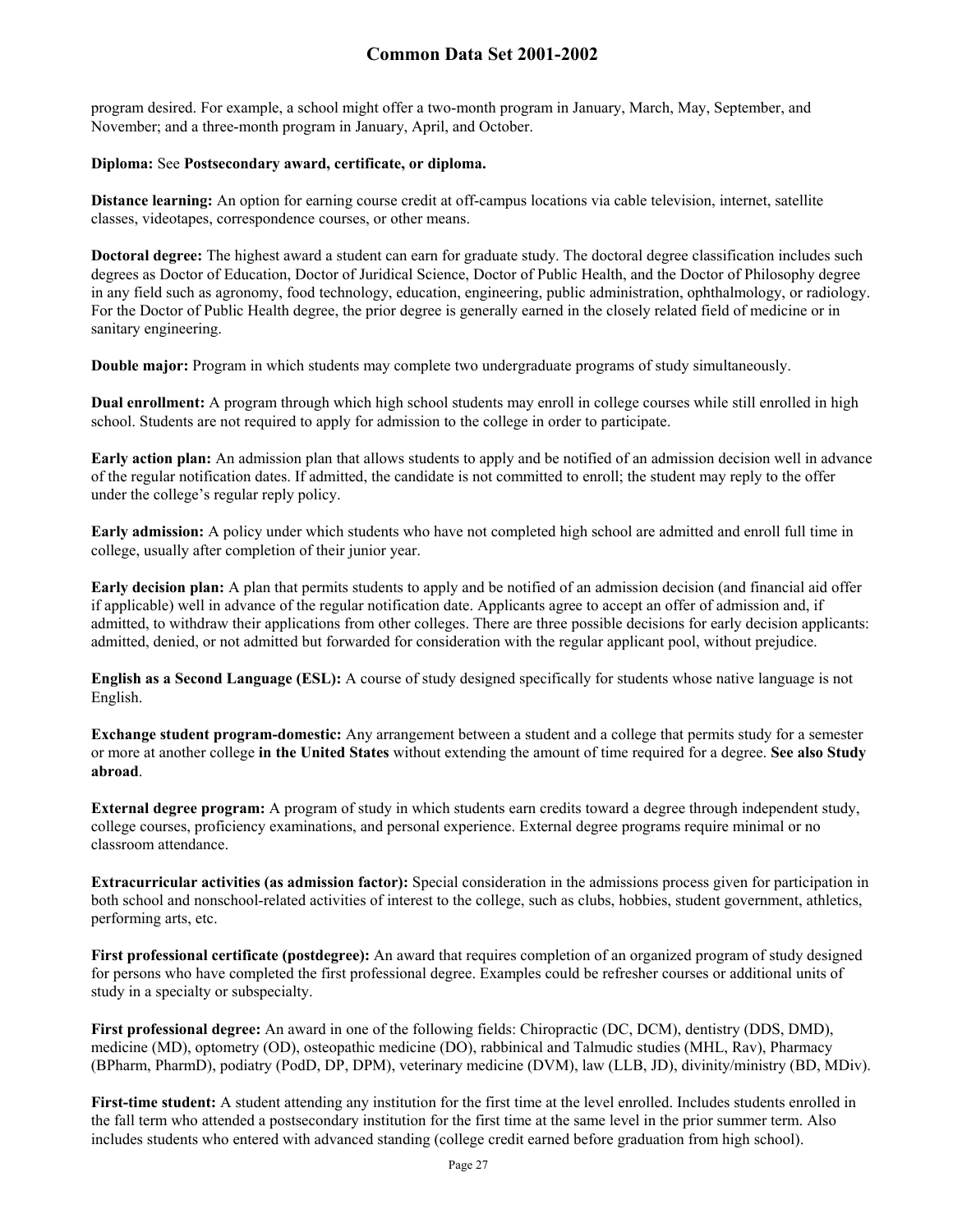**First-time, first-year (freshman) student:** A student attending any institution for the first time at the undergraduate level. Includes students enrolled in the fall term who attended college for the first time in the prior summer term. Also includes students who entered with advanced standing (college credits earned before graduation from high school).

**First-year student:** A student who has completed less than the equivalent of 1 full year of undergraduate work; that is, less than 30 semester hours (in a 120-hour degree program) or less than 900 contact hours.

**Freshman:** A first-year undergraduate student.

**\*Freshman/new student orientation:** Orientation addressing the academic, social, emotional, and intellectual issues involved in beginning college. May be a few hours or a few days in length; at some colleges, there is a fee.

**Full-time student (undergraduate):** A student enrolled for 12 or more semester credits, 12 or more quarter credits, or 24 or more contact hours a week each term.

**Geographical residence (as admission factor):** Special consideration in the admission process given to students from a particular region, state, or country of residence.

**Grade-point average (academic high school GPA):** The sum of grade points a student has earned in secondary school divided by the number of courses taken. The most common system of assigning numbers to grades counts four points for an A, three points for a B, two points for a C, one point for a D, and no points for an E or F. Unweighted GPA's assign the same weight to each course. Weighting gives students additional points for their grades in advanced or honors courses.

**Graduate student:** A student who holds a bachelor's or first professional degree, or equivalent, and is taking courses at the post-baccalaureate level.

**\*Health services:** Free or low cost on-campus primary and preventive health care available to students.

**High school diploma or recognized equivalent:** A document certifying the successful completion of a prescribed secondary school program of studies, or the attainment of satisfactory scores on the Tests of General Educational Development (GED), or another state-specified examination.

**Hispanic:** A person of Mexican, Puerto Rican, Cuban, Central or South American, or other Spanish culture or origin, regardless of race.

**Honors program:** Any special program for very able students offering the opportunity for educational enrichment, independent study, acceleration, or some combination of these.

**Independent study:** Academic work chosen or designed by the student with the approval of the department concerned, under an instructor's supervision, and usually undertaken outside of the regular classroom structure.

**In-state tuition:** The tuition charged by institutions to those students who meet the state's or institution's residency requirements.

#### **International student:** See **Nonresident alien.**

**Internship:** Any short-term, supervised work experience usually related to a student's major field, for which the student earns academic credit. The work can be full- or part-time, on- or off-campus, paid or unpaid.

**\*Learning center:** Center offering assistance through tutors, workshops, computer programs, or audiovisual equipment in reading, writing, math, and skills such as taking notes, managing time, taking tests.

**\*Legal services:** Free or low cost legal advice for a range of issues (personal and other).

**Liberal arts/career combination:** Program in which a student earns undergraduate degrees in two separate fields, one in a liberal arts major and the other in a professional or specialized major, whether on campus or through cross-registration.

**Master's degree:** An award that requires the successful completion of a program of study of at least the full-time equivalent of one but not more than two academic years of work beyond the bachelor's degree.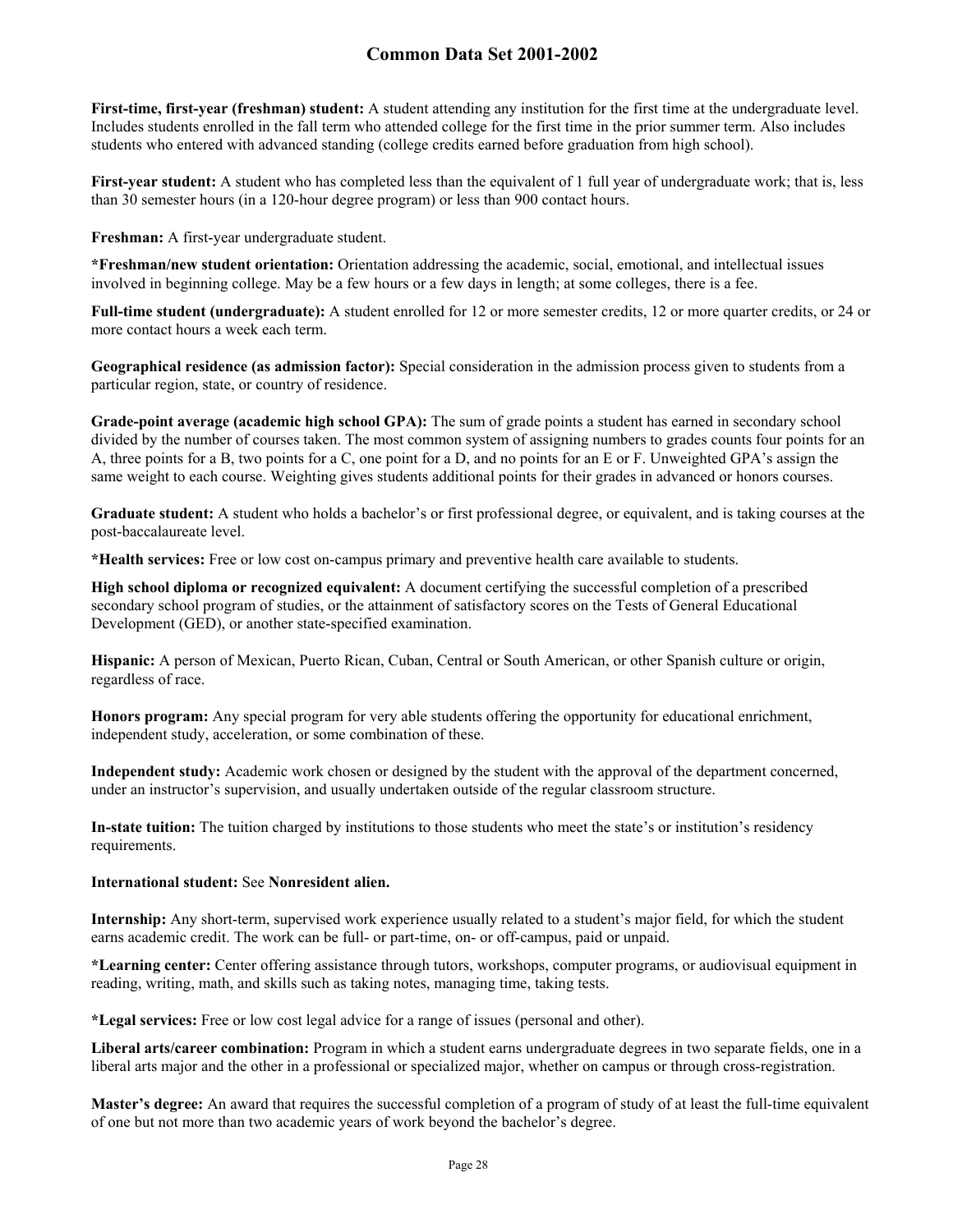**Minority affiliation (as admission factor):** Special consideration in the admission process for members of designated racial/ethnic minority groups.

**\*Minority student center:** Center with programs, activities, and/or services intended to enhance the college experience of students of color.

**Nonresident alien:** A person who is not a citizen or national of the United States and who is in this country on a visa or temporary basis and does not have the right to remain indefinitely.

**\*On-campus day care:** Licensed day care for students' children (usually age 3 and up); usually for a fee.

**Open admission:** Admission policy under which virtually all secondary school graduates or students with GED equivalency diplomas are admitted without regard to academic record, test scores, or other qualifications.

**Other expenses (costs):** Include average costs for clothing, laundry, entertainment, medical (if not a required fee), and furnishings.

**Out-of-state tuition:** The tuition charged by institutions to those students who do not meet the institution's or state's residency requirements.

**Part-time student (undergraduate):** A student enrolled for fewer than 12 credits per semester or quarter, or fewer than 24 contact hours a week each term.

**\*Personal counseling**: One-on-one or group counseling with trained professionals for students who want to explore personal, educational, or vocational issues.

**Post-baccalaureate certificate:** An award that requires completion of an organized program of study requiring 18 credit hours beyond the bachelor's; designed for persons who have completed a baccalaureate degree but do not meet the requirements of academic degrees carrying the title of master.

**Post-master's certificate:** An award that requires completion of an organized program of study of 24 credit hours beyond the master's degree but does not meet the requirements of academic degrees at the doctoral level.

**Postsecondary award, certificate, or diploma:** Includes the following three IPEDS definitions for postsecondary awards, certificates, and diplomas of varying durations and credit/contact hour requirements—

*Less Than 1 Academic Year:* Requires completion of an organized program of study at the postsecondary level (below the baccalaureate degree) in less than 1 academic year (2 semesters or 3 quarters) or in less than 900 contact hours by a student enrolled full-time.

*At Least 1 But Less Than 2 Academic Years:* Requires completion of an organized program of study at the postsecondary level (below the baccalaureate degree) in at least 1 but less than 2 full-time equivalent academic years, or designed for completion in at least 30 but less than 60 credit hours, or in at least 900 but less than 1,800 contact hours.

*At Least 2 But Less Than 4 Academic Years:* Requires completion of an organized program of study at the postsecondary level (below the baccalaureate degree) in at least 2 but less than 4 full-time equivalent academic years, or designed for completion in at least 60 but less than 120 credit hours, or in at least 1,800 but less than 3,600 contact hours.

**Private institution:** An educational institution controlled by a private individual(s) or by a nongovernmental agency, usually supported primarily by other than public funds, and operated by other than publicly elected or appointed officials.

**Private for-profit institution:** A private institution in which the individual(s) or agency in control receives compensation, other than wages, rent, or other expenses for the assumption of risk.

**Private nonprofit institution:** A private institution in which the individual(s) or agency in control receives no compensation, other than wages, rent, or other expenses for the assumption of risk. These include both independent nonprofit schools and those affiliated with a religious organization.

### **Proprietary institution:** See **Private for-profit institution.**

**Public institution:** An educational institution whose programs and activities are operated by publicly elected or appointed school officials, and which is supported primarily by public funds.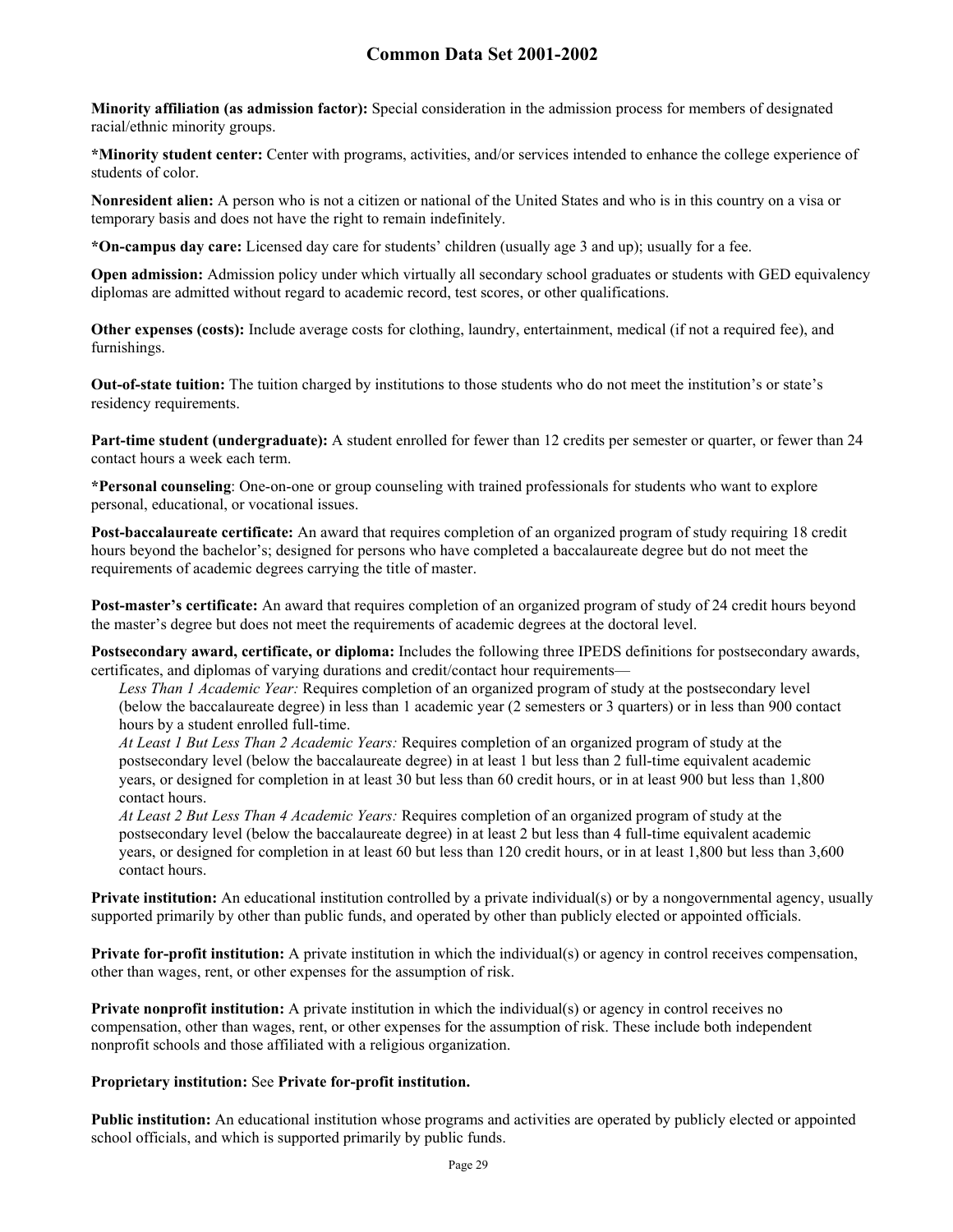**Quarter calendar system:** A calendar system in which the academic year consists of three sessions called quarters of about 12 weeks each. The range may be from 10 to 15 weeks. There may be an additional quarter in the summer.

**Race/ethnicity:** Category used to describe groups to which individuals belong, identify with, or belong in the eyes of the community. The categories do not denote scientific definitions of anthropological origins. A person may be counted in only one group.

**Race/ethnicity unknown:** Category used to classify students or employees whose race/ethnicity is not known and whom institutions are unable to place in one of the specified racial/ethnic categories.

**Religious affiliation/commitment (as admission factor):** Special consideration given in the admission process for affiliation with a certain church or faith/religion, commitment to a religious vocation, or observance of certain religious tenets/lifestyle.

**\*Religious counseling:** One-on-one or group counseling with trained professionals for students who want to explore religious problems or issues.

**\*Remedial services:** Instructional courses designed for students deficient in the general competencies necessary for a regular postsecondary curriculum and educational setting.

**Required fees:** Fixed sum charged to students for items not covered by tuition and required of such a large proportion of all students that the student who does NOT pay is the exception. Do not include application fees or optional fees such as lab fees or parking fees.

**Resident alien or other eligible non-citizen:** A person who is not a citizen or national of the United States and who has been admitted as a legal immigrant for the purpose of obtaining permanent resident alien status (and who holds either an alien registration card [Form I-551 or I-151], a Temporary Resident Card [Form I-688], or an Arrival-Departure Record [Form I-94] with a notation that conveys legal immigrant status, such as Section 207 Refugee, Section 208 Asylee, Conditional Entrant Parolee or Cuban-Haitian).

**Room and board (charges)—on campus:** Assume double occupancy in institutional housing and 19 meals per week (or maximum meal plan).

**Secondary school record (as admission factor):** Information maintained by the secondary school that may include such things as the student's high school transcript, class rank, GPA, and teacher and counselor recommendations.

**Semester calendar system:** A calendar system that consists of two semesters during the academic year with about 16 weeks for each semester of instruction. There may be an additional summer session.

**Student-designed major:** A program of study based on individual interests, designed with the assistance of an adviser.

**Study abroad:** Any arrangement by which a student completes part of the college program studying in another country. Can be at a campus abroad or through a cooperative agreement with some other U.S. college or an institution of another country.

**\*Summer session:** A summer session is shorter than a regular semester and not considered part of the academic year. It is not the third term of an institution operating on a trimester system or the fourth term of an institution operating on a quarter calendar system. The institution may have 2 or more sessions occurring in the summer months. Some schools, such as vocational and beauty schools, have year-round classes with no separate summer session.

**Talent/ability (as admission factor):** Special consideration given to students with demonstrated talent/abilities in areas of interest to the institution (e.g., sports, the arts, languages, etc.).

**Teacher certification program:** Program designed to prepare students to meet the requirements for certification as teachers in elementary, middle/junior high, and secondary schools.

**Transfer applicant:** An individual who has fulfilled the institution's requirements to be considered for admission (including payment or waiving of the application fee, if any) and who has previously attended another college or university and earned college-level credit.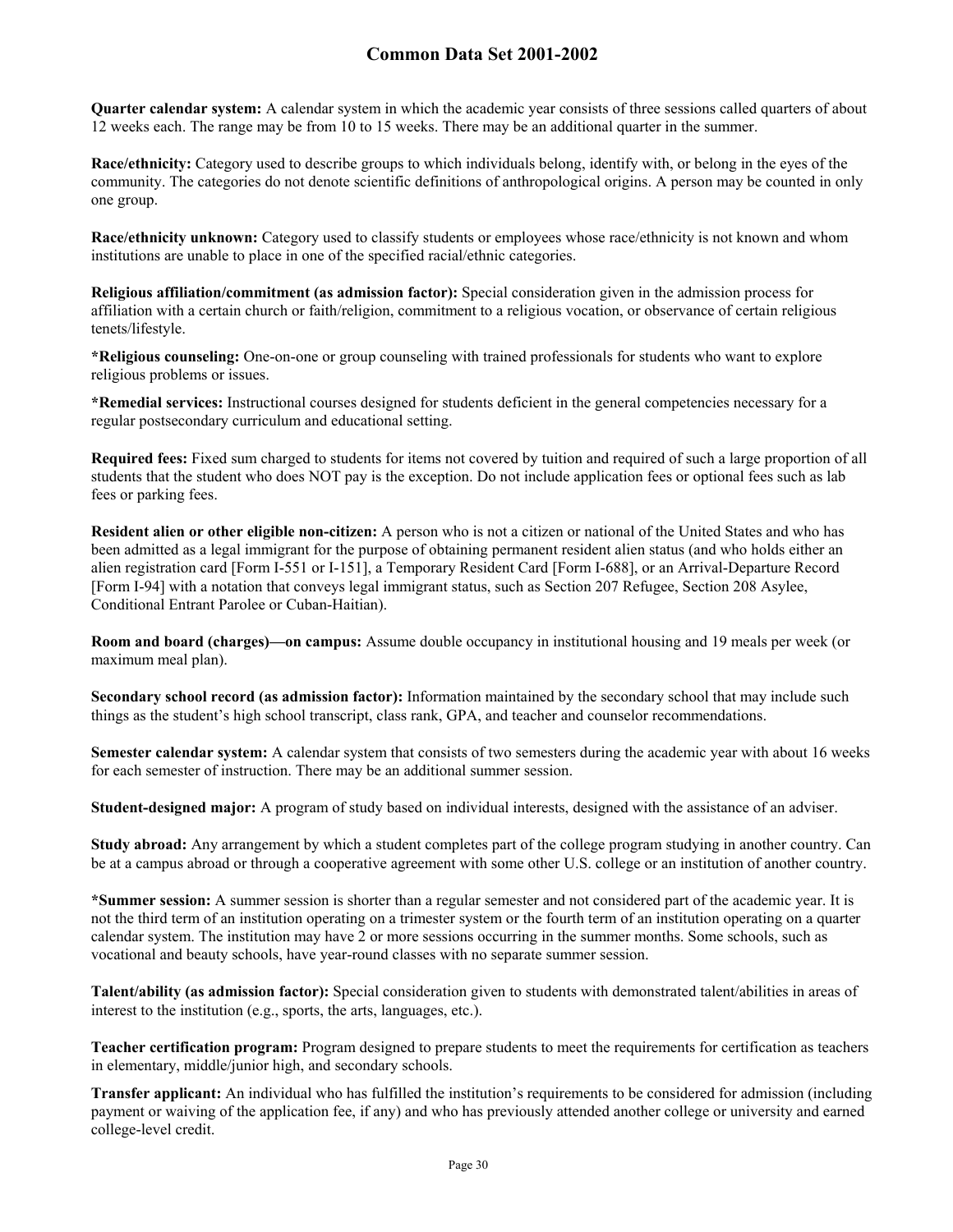**Transfer student:** A student entering the institution for the first time but known to have previously attended a postsecondary institution at the same level (e.g., undergraduate). The student may transfer with or without credit.

**Transportation (costs):** Assume two round trips to student's hometown per year for students in institutional housing or daily travel to and from your institution for commuter students.

**Trimester calendar system:** An academic year consisting of 3 terms of about 15 weeks each.

**Tuition:** Amount of money charged to students for instructional services. Tuition may be charged per term, per course, or per credit.

**\*Tutoring:** May range from one-on-one tutoring in specific subjects to tutoring in an area such as math, reading, or writing. Most tutors are college students; at some colleges, they are specially trained and certified.

Unit: a standard of measurement representing hours of academic instruction (e.g., semester credit, quarter credit, contact hour).

**Undergraduate:** A student enrolled in a four- or five-year bachelor's degree program, an associate degree program, or a vocational or technical program below the baccalaureate.

**\*Veteran's counseling:** Helps veterans and their dependents obtain benefits for their selected program and provides certifications to the Veteran's Administration. May also provide personal counseling on the transition from the military to a civilian life.

**\*Visually impaired:** Any person whose sight loss is not correctable and is sufficiently severe as to adversely affect educational performance.

**Volunteer work (as admission factor):** Special consideration given to students for activity done on a volunteer basis (e.g., tutoring, hospital care, working with the elderly or disabled) as a service to the community or the public in general.

Wait list: List of students who meet the admission requirements but will only be offered a place in the class if space becomes available.

**Weekend college:** A program that allows students to take a complete course of study and attend classes only on weekends.

**White, non-Hispanic:** A person having origins in any of the original peoples of Europe, North Africa, or the Middle East (except those of Hispanic origin).

**\*Women's center:** Center with programs, academic activities, and/or services intended to promote an understanding of the evolving roles of women.

**Work experience (as admission factor):** Special consideration given to students who have been employed prior to application, whether for relevance to major, demonstration of employment-related skills, or as explanation of student's academic and extracurricular record.